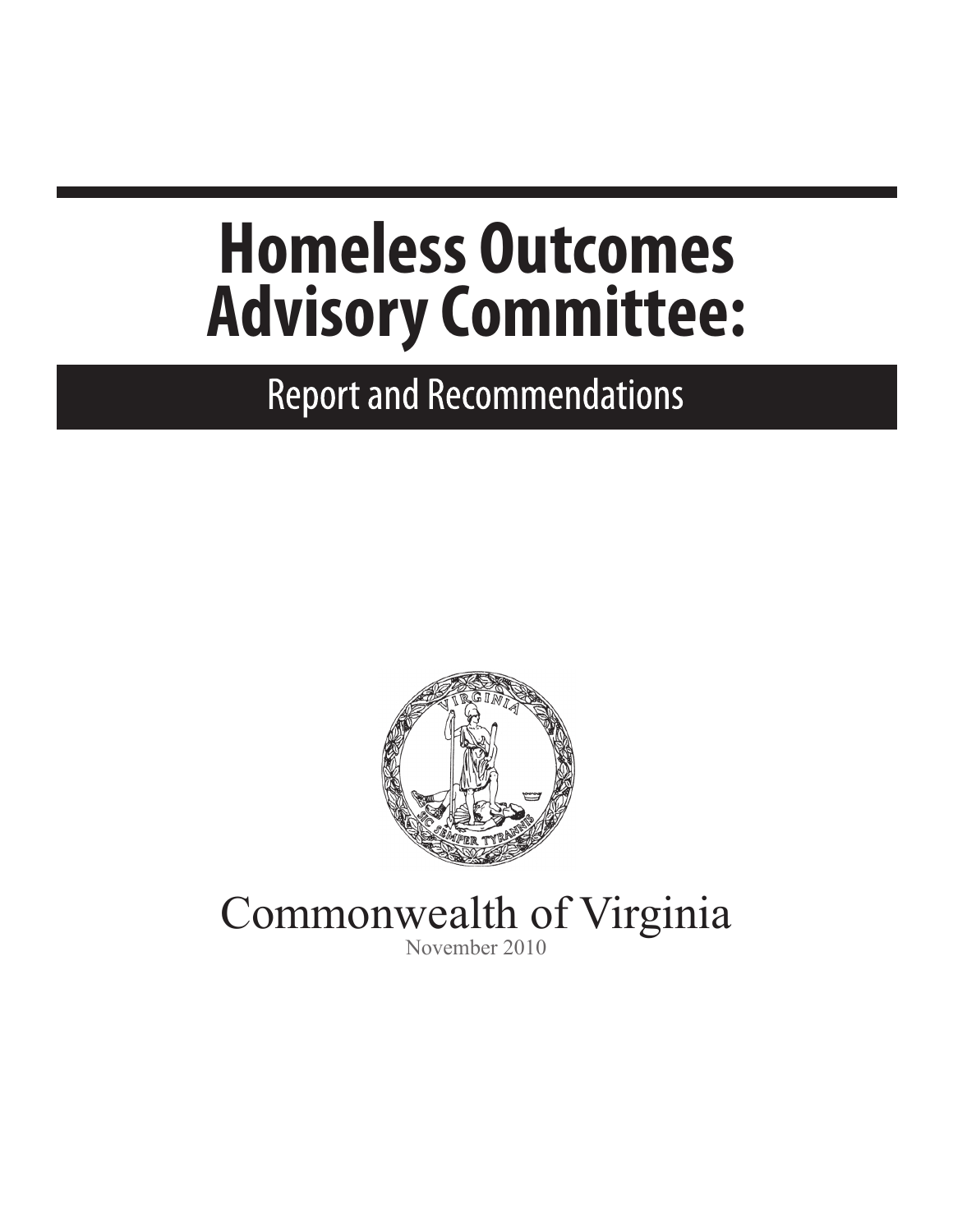#### Report prepared by Communitas Consulting, Charlottesville, Virginia

**Questions or comments related to this report may be directed to:**



**Virginia Department of Housing and Community Development** Main Street Centre 600 East Main Street Richmond, Virginia 23219 804.371.7000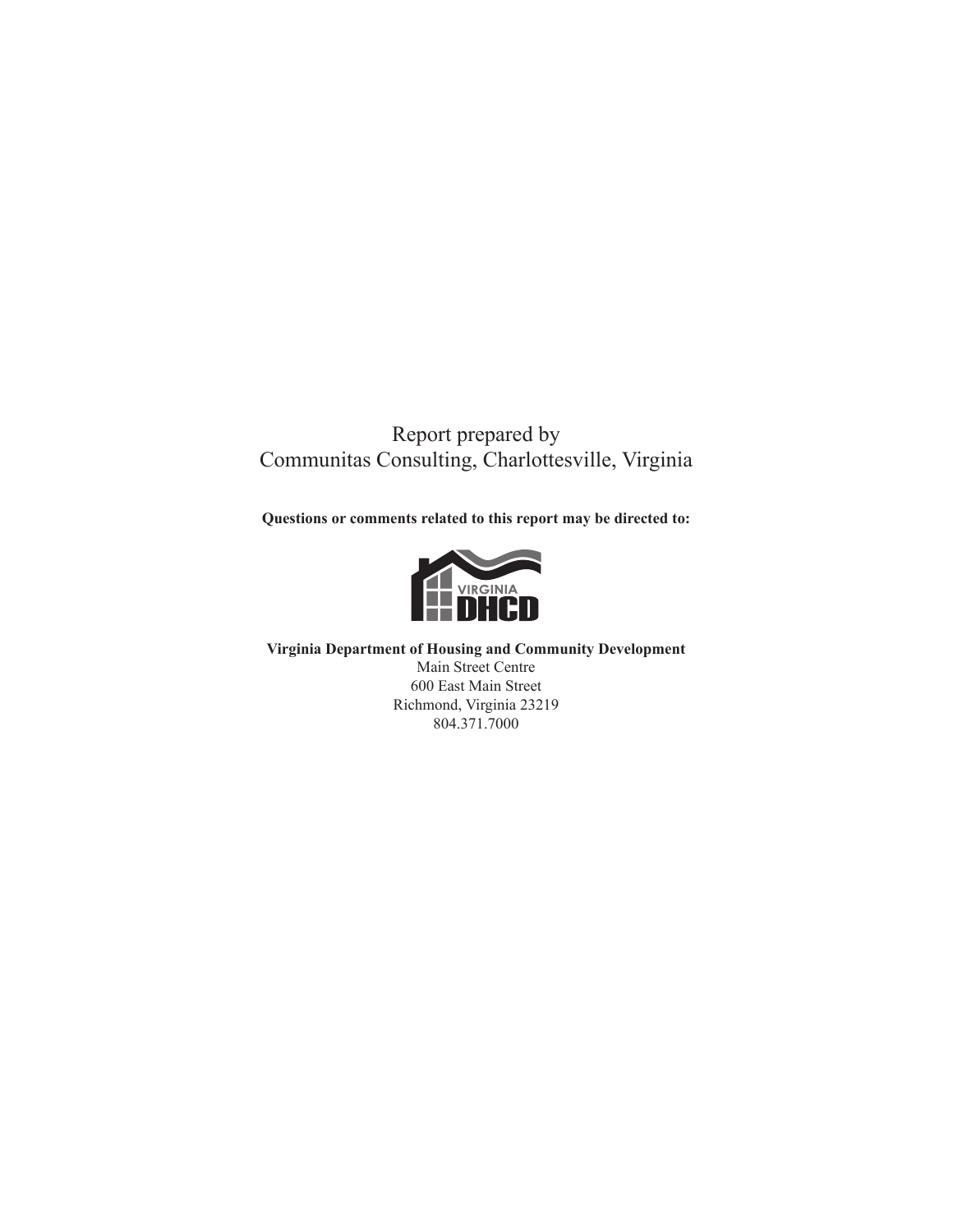### **Table of Contents**

| GOAL ONE: INCREASE THE NUMBER OF PERMANENT SUPPORTIVE HOUSING UNITS                                                                                  |  |
|------------------------------------------------------------------------------------------------------------------------------------------------------|--|
|                                                                                                                                                      |  |
| <b>GOAL TWO: INCREASE FLEXIBILITY OF FUNDING TO PREVENT HOMELESSNESS AND</b>                                                                         |  |
|                                                                                                                                                      |  |
| <b>GOAL THREE: INCREASE STATEWIDE DATA COLLECTION AND</b>                                                                                            |  |
| <b>GOAL FOUR: INCREASE ACCESS TO SUBSTANCE ABUSE AND</b>                                                                                             |  |
|                                                                                                                                                      |  |
|                                                                                                                                                      |  |
| GOAL FIVE: EVALUATE, DEVELOP AND ENSURE IMPLEMENTATION OF STATEWIDE, PRE-<br>DISCHARGE POLICIES FOR THE FOSTER CARE SYSTEM, HOSPITALS, MENTAL HEALTH |  |
|                                                                                                                                                      |  |
|                                                                                                                                                      |  |
|                                                                                                                                                      |  |
|                                                                                                                                                      |  |
|                                                                                                                                                      |  |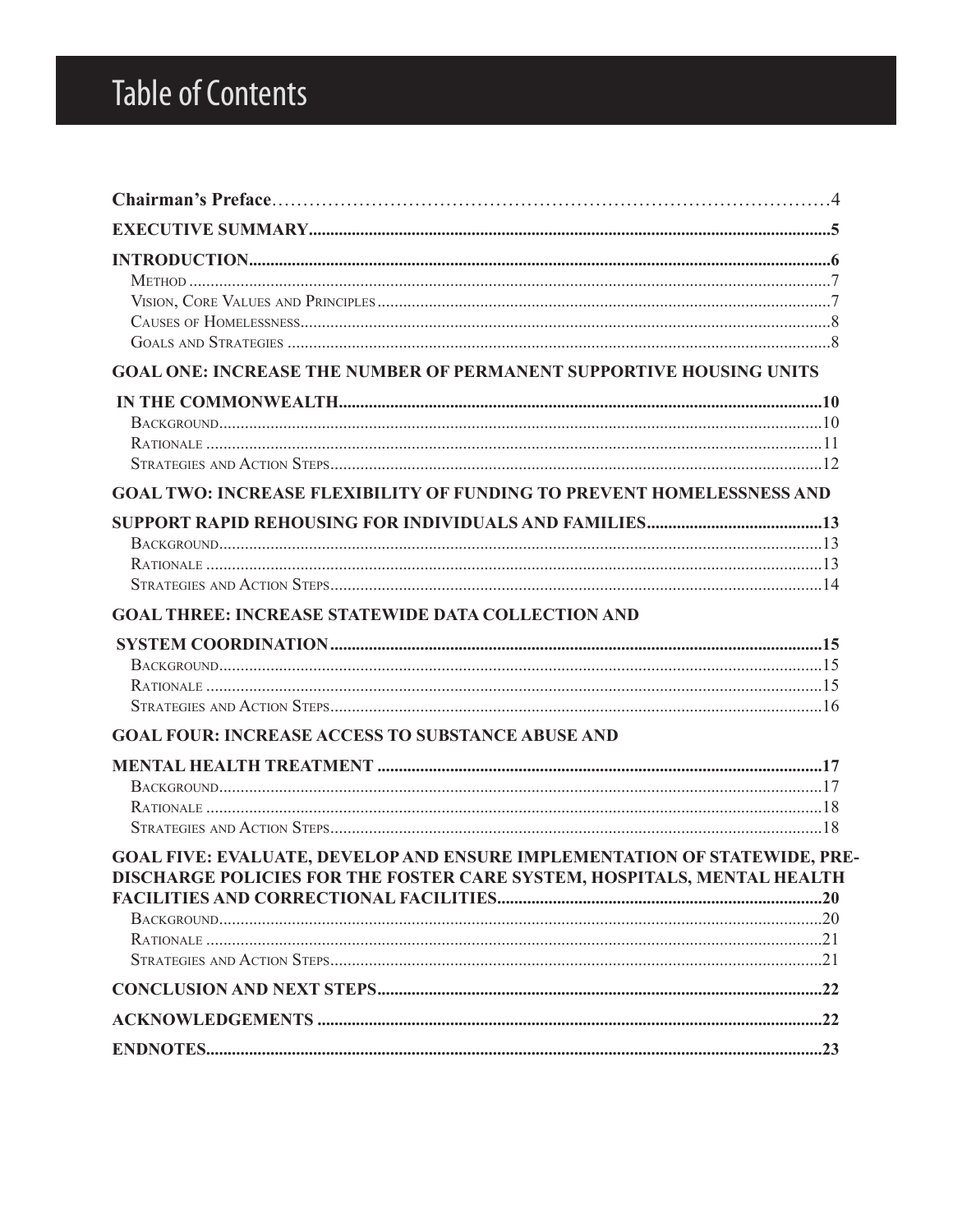### **Chairman's Preface**



As the Chair of the Homeless Outcomes Advisory Committee, I am honored to present this plan to improve the effectiveness and efficiency of state resources in the Commonwealth of Virginia to prevent and reduce homelessness.

In May of 2010, Governor Bob McDonnell signed Executive Order 10 for a Housing Policy Framework that called for a focus on addressing the needs of homeless Virginians, and housing and services for those with very low incomes. As part of this effort, the Governor charged our Committee with the following task: to develop a plan to leverage state resources more effectively; maximize the effectiveness of State services and resources for individuals and families who are homeless or at risk of homelessness; and realize efficiencies through enhanced coordination and shared resources among State agencies.

This effort has been enhanced by the participation and support of the Secretariat of Health and Human Services. Secretary Bill Hazel's leadership and involvement helped shaped the Committee's understanding and work.

Our Committee proposes five primary goals to meet the Governor's challenge, summarized in this Homeless Outcomes Advisory Committee Report. These goals will be used by a cross section of state agencies and pursued in partnership with local communities, local and regional governments, private and nonprofit entities and the federal government. This plan reflects unprecedented coordination and leadership at the Cabinet level and builds on the progress of local plans and proven practices across the Commonwealth to prevent and reduce the numbers of individuals and families experiencing homelessness.

Our overall goal is to reduce homelessness by over 1,300 individuals (at least fifteen percent) in three years time, by 2013 from 8,883 to 7,550. The comprehensive plan includes fifteen strategies to reach our goal. We have highlighted several key indicators to measure progress along the way:

- 1. We plan to increase the number of permanent supportive housing units 15 percent for fiscal year 2012 and 20 percent in FY 2013 above the current inventory of existing and in-the–pipeline units.
- 2. To prevent homelessness and support Rapid Rehousing for individuals and families – we will accomplish a ten percent increase in the number of individuals and families placed in permanent housing from 4,333 in fiscal year 2010 to 4,766 in fiscal year 2012 and 5,243 in fiscal year 2013.
- 3. To improve statewide data collection and the coordination of the system of services – we will create a Statewide Coordinating Council in fiscal year 2011
- 4. To increase access to substance abuse and mental health treatment – we will create four new SOAR sites in the Commonwealth -- Social Security Disability Insurance (SSDI) Outreach, Access and Recovery – in fiscal year 2011.
- 5. To ensure implementation of statewide predischarge policies and procedures for the foster care system, hospitals, mental health and correction facilities – we will achieve a five percent decrease in the number of incarcerated adults transitioning to the community without housing in fiscal year 2011.

Helping Virginians find a stable and affordable home in the Commonwealth is a state priority. To accomplish this, the plan will require new levels of coordination – not only among state agencies – but also in local communities across public, private and regional organizations. We look forward to working with our fellow Virginias to give more of our residents the choice of a safe and permanent home.

Sincerely,

Bob Sledd

Bob Sledd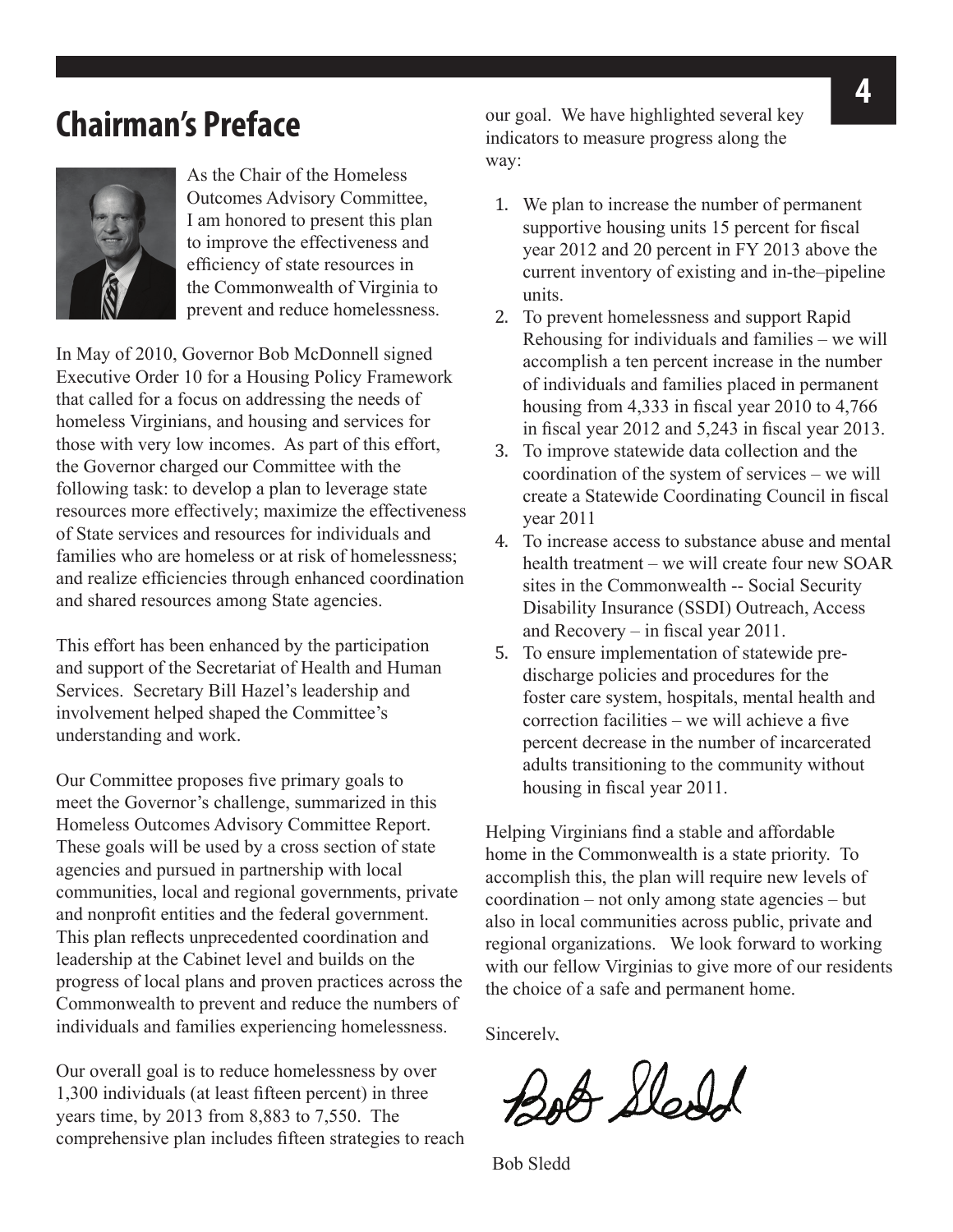## **Executive Summary Goals Constant Constant Constant Constant Constant Constant Constant Constant Constant Constant Constant Constant Constant Constant Constant Constant Constant Constant Constant Constant Constant Cons**

In local communities across the Commonwealth, individuals and families are experiencing homelessness. It is estimated that the Commonwealth has 8,883 individuals who report that they are homeless on any given day in  $2010<sup>1</sup>$  or up to 45,500 annually.<sup>2</sup> In the last five years, there have been concerted local and regional efforts, in partnership with state government, to reduce these numbers with some success. In the Commonwealth of Virginia, rates decreased by six percent between 2005 and 2007. However, in recent years, these decreases have not continued. Since 2008, the numbers have stayed relatively steady, indicating that, without increased attention, almost 9,000 Virginia citizens will continue to be at risk.<sup>3</sup>

Nationally, there is increasing evidence of effective ways to reduce homelessness and move people into permanent housing. While local and state practitioners in the Commonwealth of Virginia have the knowledge of effective practices and some localities have put in place innovative solutions, state policies and funding are often not flexible enough to support and expand these tested approaches. By design, the funding available through the current spectrum of state services places greater emphasis on responding to emergencies than on a long-term solution of helping residents find and keep a home. In addition, localities often do not have the data or capacity to compete for federal and private funding, which would leverage additional resources to their doors. Further, state policies and programs are not well coordinated across agencies, resulting in missed opportunities for residents seeking services and inefficient management of resources.

In May 2010, Governor McDonnell issued an Executive Order for a Housing Policy Framework that called for a focus on addressing the needs of homeless Virginians. Immediately following the Order, Senior Economic Advisor to Governor McDonnell Bob Sledd and Secretary of Health and Human Resources William Hazel convened the first meeting of Homeless Outcomes Advisory Committee. Up until this time, there had not been concerted cabinet level attention and leadership focused on preventing homelessness and helping individuals and families find housing.

The Homeless Outcomes Advisory Committee adopted five major goals and fifteen strategies. These five goals address the needs of individuals, families, veterans, victims of domestic violence, individuals who experience chronic homelessness and unaccompanied youth, and they reflect a comprehensive approach to both prevent and reduce homelessness over the next three years and beyond.

### **Goals**

The report includes five goals:

*Goal One will achieve a gradual shift in the focus of state funding resources from emergency housing to permanent housing solutions.* 

**1. Increase the number of permanent supportive housing units in the Commonwealth.**

*Goal Two rewards local communities for preventing homelessness and getting individuals and families into housing as quickly as possible.* 

#### **2. Increase flexibility of funding to prevent homelessness and support Rapid Rehousing for individuals and families.**

*Goal Three maximizes the efficient use of state funds, leverages new federal funding resources, provides statewide leadership to reduce homelessness and designs coordinated approaches that meet the diverse needs of individuals who are homeless.* 

#### **3. Increase statewide data collection and system coordination.**

*Goal Four reduces substance use and improves mental health services for the most expensive group of individuals who are homeless—those who are chronically in and out of homelessness. The intent is to help these individuals gain stability, employable skills and the opportunity to become independent contributing members of society.*

#### **4. Increase access to substance abuse and mental health treatment.**

*Goal Five stems the flow of individuals leaving state and local mental health institutions, health care facilities, correctional institutions and foster care placements into homelessness.* 

#### **5. Evaluate, develop and ensure implementation of statewide, pre-discharge**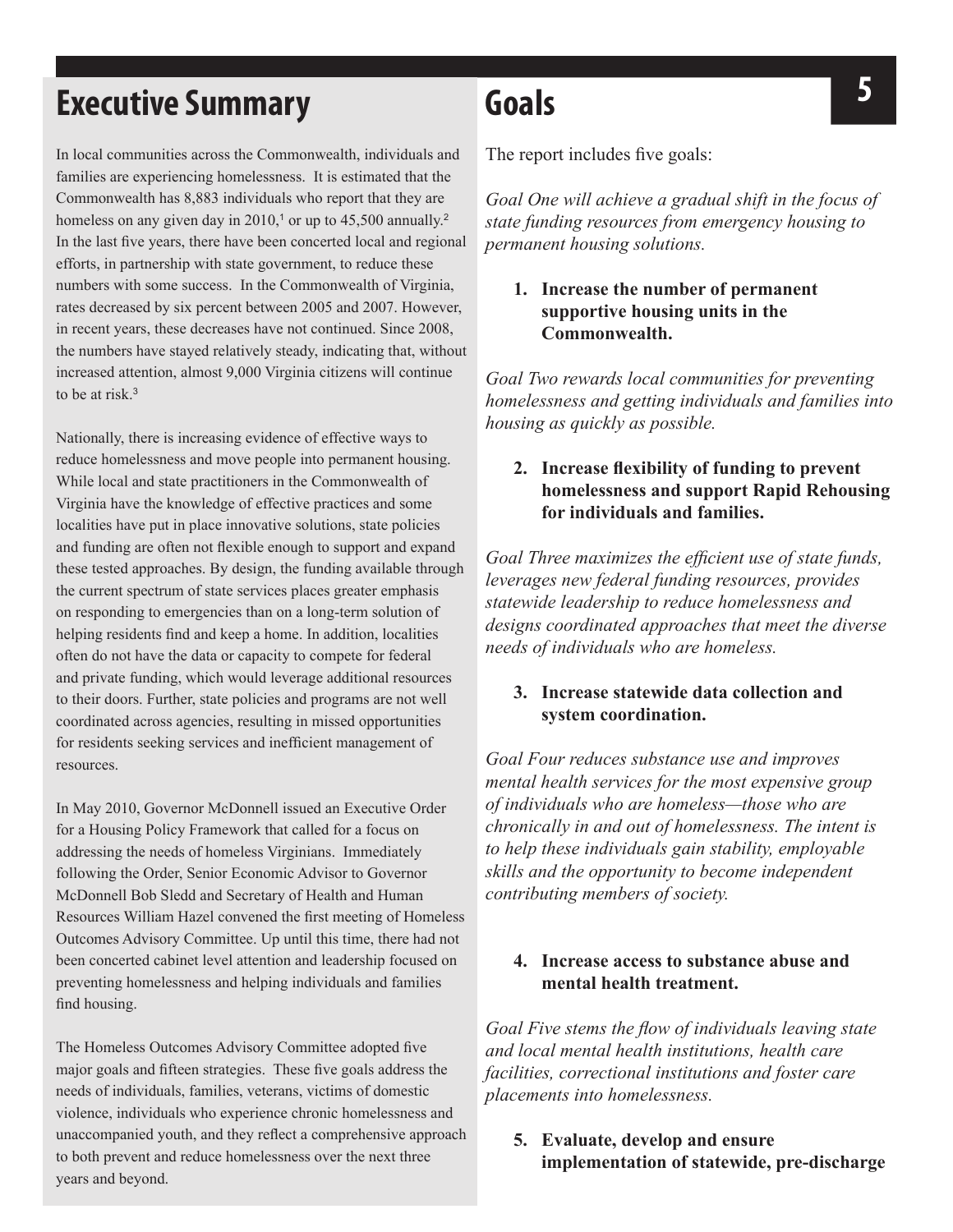**policies for the foster care system, hospitals, <b>66 6 mental health facilities and correctional facilities.**

The Homeless Outcomes Advisory Committee created this plan to be implemented. Recommendations are practical, informed by research and stakeholder expertise and designed to be enhanced and implemented in partnership with local communities.

Virginia citizens have the knowledge to end homelessness and the means to do so. This report was written so that Virginia residents who are homeless, or at risk of becoming homeless, can find affordable housing and support through coordinated state and local resources. To accomplish this, the plan will require unprecedented coordination—not only among state agencies, but also in local communities across public, private and regional organizations. The recommendations will be successful with the continued support of citizens as volunteers and investors committed to ending homelessness. An important step for improved results is to adopt a unified approach from state government, emphasizing permanent supportive housing, Rapid Rehousing, coordinated tracking and leadership, access to mental health and support services and improved discharge planning. This report provides a blueprint to advance and accomplish this work.

> *"Virginia citizens have the knowledge to end homelessness and the means to do so.."*

### **Introduction**

In local communities across the Commonwealth, individuals and families are experiencing homelessness. It is estimated that the Commonwealth has 8,883 individuals who report that they are homeless on any given day in  $2010<sup>4</sup>$  or up to  $45,500$ annually.<sup>5</sup> In the last five years, there have been concerted local and regional efforts, in partnership with state government, to reduce these numbers with some success. In the Commonwealth of Virginia, rates decreased by six percent between 2005 and 2007. However, in recent years, these decreases have not continued. Since 2008, the numbers have stayed relatively steady, indicating that, without increased attention, almost 9,000 Virginia citizens will continue to be at risk  $6$ 

Nationally, there is increasing evidence of effective ways to reduce homelessness and move people into permanent housing. While local and state practitioners in the Commonwealth of Virginia have the knowledge of effective practices, and some localities have put in place innovative solutions, state policies and funding are often not flexible enough to support and expand these tested approaches. By design, the funding available through the current spectrum of state services places greater emphasis on responding to emergencies than on a long-term solution of helping residents find and keep a home. In addition, localities often do not have the data or capacity to compete for federal and private funding, which would leverage additional resources to their doors. Further, state policies and programs are not well coordinated across agencies, resulting in missed opportunities for residents seeking services and inefficient management of resources.

In May 2010, Governor McDonnell issued an Executive Order for a Housing Policy Framework that called for a focus on addressing the needs of homeless Virginians. Immediately following the Order, Senior Economic Advisor to Governor McDonnell Bob Sledd and Secretary of Health and Human Resources William Hazel convened the first meeting of Homeless Outcomes Advisory Committee. Up until this time, there had not been concerted cabinet level attention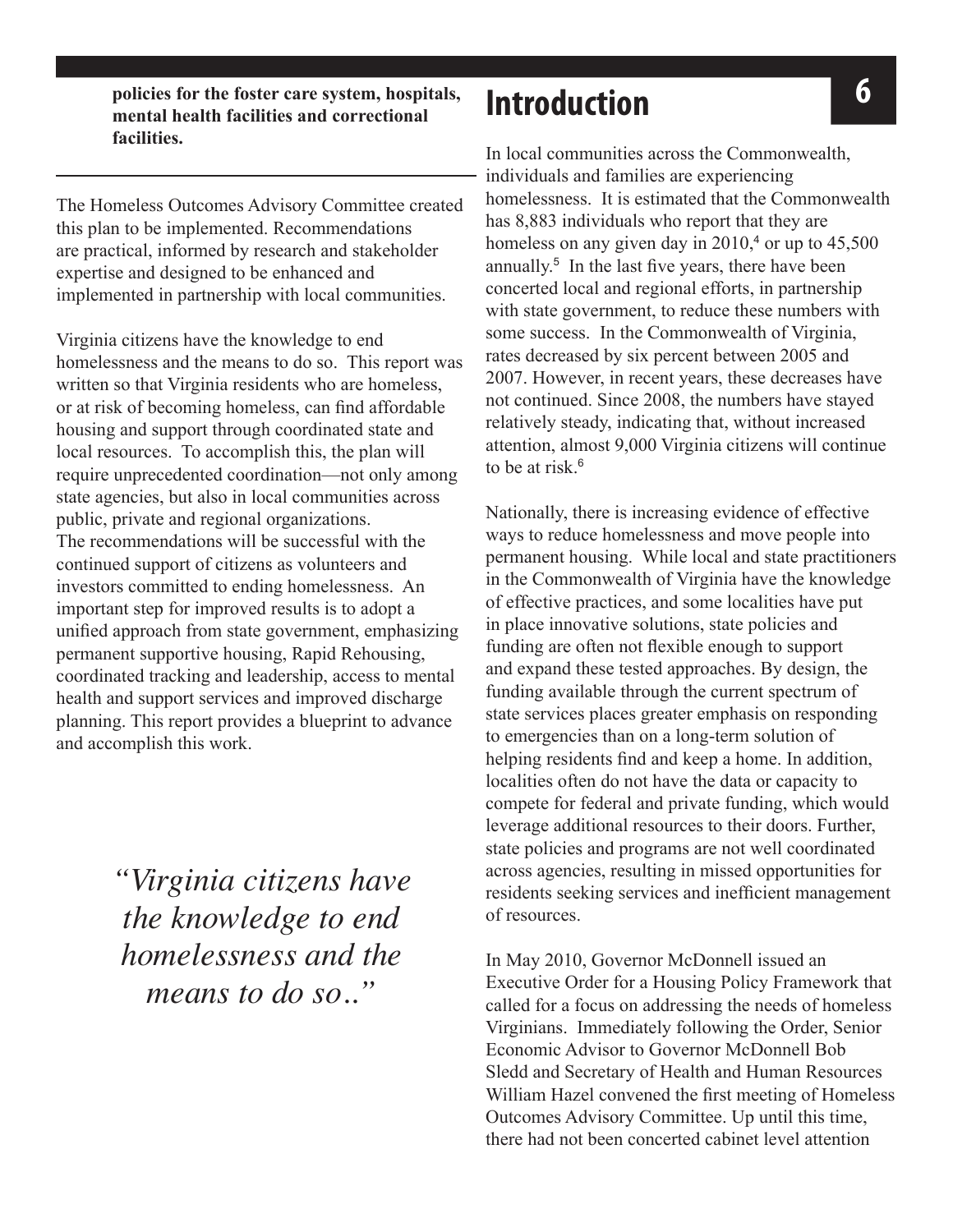and leadership focused on preventing homelessness to do its work without the expenditure and helping individuals and families find housing.

The Homeless Outcomes Advisory Committee undertook an unprecedented examination of how state resources can have a greater impact in localities across the Commonwealth. Committee members adopted a charge to leverage state resources for addressing homelessness more effectively, to maximize the effectiveness of state services and resources for individuals and families who are homeless or at risk of homelessness and to realize efficiencies through enhanced coordination among the more than twelve state agencies that provide services to persons experiencing homelessness. The Committee was charged to accomplish this without additional state resources, adding an additional challenge affecting the scope and breadth of recommendations.

The Committee worked in coordination with the Governor's Re-entry Council and the Housing Policy Task Force through overlap in its membership, sharing information and vetting draft goals and strategies with agency leaders.

The Homeless Outcomes Advisory Committee adopted five major goals and fifteen strategies. These five goals address the needs of individuals, families, veterans, victims of domestic violence and unaccompanied youth, and they reflect a comprehensive approach to both prevent and reduce homelessness over the next three years and beyond.

#### Method

The Homeless Outcomes Advisory Committee studied effective local and regional plans in Virginia, reviewed models in states across the nation, read available state and federal research on needs and resources and engaged over 140 stakeholders from across the Commonwealth in identifying ways in which state agencies might work more effectively at preventing and reducing homelessness in partnership with local communities. The planning process was informed by research materials and facilitated sessions conducted by Communitas Consulting of Charlottesville, Virginia. Because the committee was charged

to do its work without the expenditure of new resources, participants were challenged to make the majority of their recommendations to better align and focus existing resources. In exceptional cases, the Committee made recommendations requiring new resources based on the conviction that these investments would significantly reduce overall long-term costs.

The Committee adopted the following as its definition of the individuals and families at the center of the report:

- An individual who lacks a fixed and adequate residence;
- An individual in a temporary shelter or place not designed for sleeping accommodations;
- People at risk of imminently losing their housing without resources and support networks, including those at risk of eviction, doubled up or living in a motel without resources to stay;
- Unaccompanied youth and homeless families who have experienced persistent instability;
- People who are fleeing or attempting to flee domestic violence.

#### Vision, Core Values and Principles

Beginning with a review of local and regional plans to end homelessness, the Committee launched its task rooted in the work of local communities, with an eye toward building self-reliance and increasing collaboration across state agencies and within communities.

The Committee adopted a vision that reflects a portrait of the Commonwealth with a highly effective state approach to ending homelessness: "Virginia residents who are homeless, or at risk of becoming homeless, find affordable housing and support through coordinated state and local resources."

The Committee's core values are reflected in the adopted goals and strategies. Committee members believe in: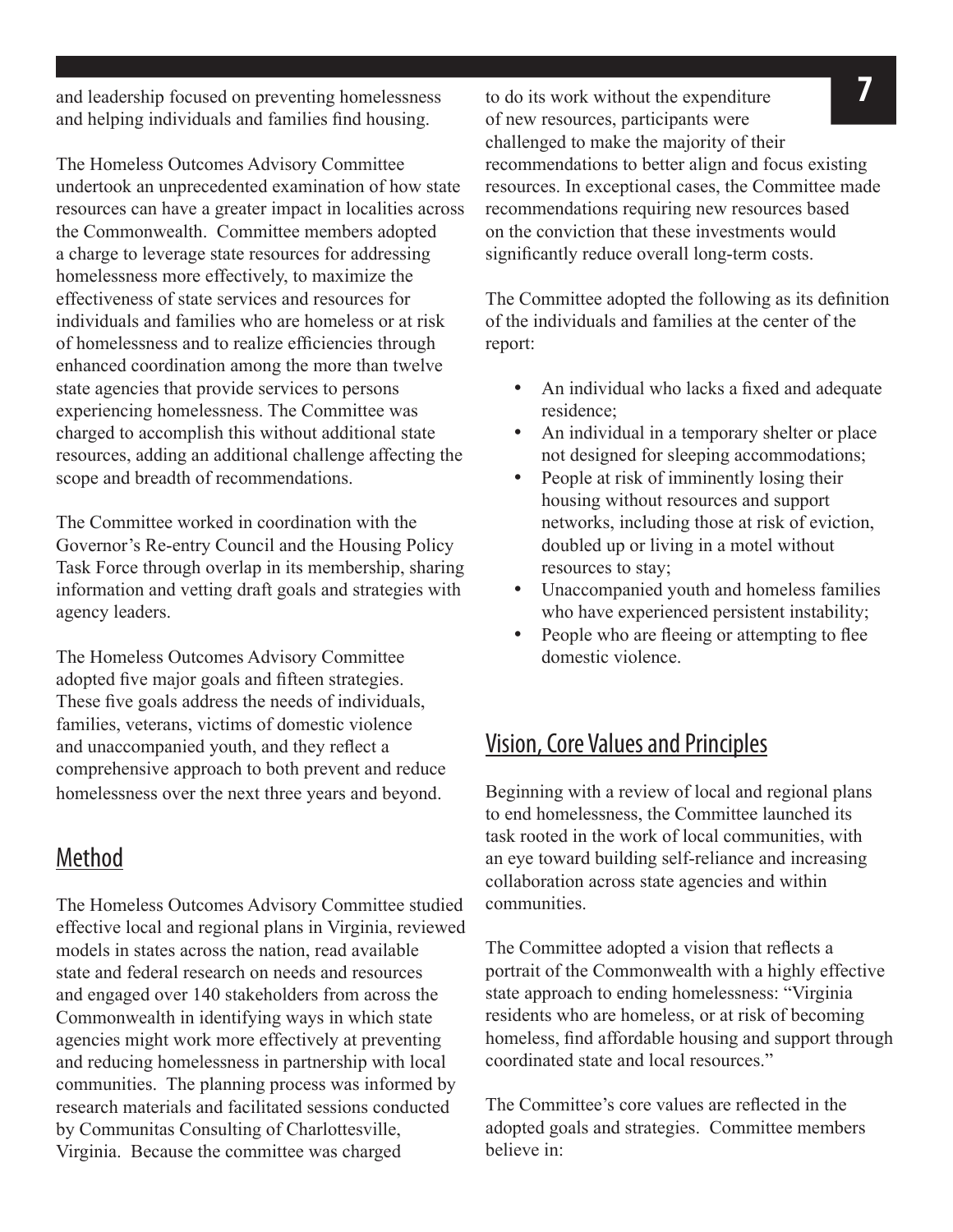- **8 Opportunity:** In reducing barriers to economic continuously homeless for a year or more. independence and creating opportunities
- **Collaboration**: In meaningful collaboration across agencies to improve results
- Will: Homelessness is solvable and can be prevented
- Access: In eliminating barriers to resources and services
- **Stability: Permanent, accessible and** affordable housing, with support services as necessary, is a primary solution to ending homelessness
- • **Dignity:** In the individuality and diversity of persons who experience homelessness
- • **Leadership:** In the role of state government to facilitate opportunities and influence local communities

The Committee adopted key principles that guided the development, creation and intended use of the report. The report's recommendations will:

- Be developed in partnership with state agencies
- Have measurable results
- Be focused on the well-being of individuals who are homeless or at risk of becoming homeless
- Be cost effective
- Be informed by local input
- Focus on permanent housing solutions
- • Address causes and symptoms of homelessness
- Leverage public, private and local partnerships
- Be implementable
- Work across agencies toward collaborative solutions
- Be sustainable beyond three years

### Causes of Homelessness

Homelessness affects Virginia citizens of all ages and backgrounds. In 2009, 20 percent of individuals experiencing homelessness were families with children, and almost 18 percent were "chronically homeless"—unaccompanied individuals experiencing bouts of homelessness over the last three years or

continuously homeless for a year or more. The primary cause of homelessness is a lack of affordable housing. On average, in Virginia, a worker must be employed full time at \$19.63 an hour to afford a two-bedroom apartment.<sup>7</sup> The high cost of housing makes it difficult for individuals below the poverty line to find affordable shelter. In addition, people experiencing homelessness may have insufficient education and training, adding to the challenges of finding a job.

Individuals also experience homelessness as a result of a financial or personal crisis, due to domestic violence, or aging out of foster care. Mental illness can contribute to homelessness, as can leaving a jail or health care institution without resources to find and keep a home. Fewer support services for addiction can lead individuals battling substance abuse to homelessness. In the 2009 count of Virginia residents who were homeless, approximately 29 percent reported chronic substance abuse; 17 percent reported being severely mentally ill, 15 percent were victims of domestic violence, and 13 percent were veterans.<sup>8</sup>

#### Goals and Strategies

The report includes five goals, each followed by strategies to accomplish the goal. The five goals are:

*Goal One will achieve a gradual shift in the focus of state funding resources from emergency housing to permanent housing solutions.* 

#### 1. **Increase the number of permanent supportive housing units in the Commonwealth.**

Particularly for those who are chronically homeless, permanent supportive housing has been proven to save money by reducing time spent in hospitals or jails. It is an effective means for ensuring that individuals who are homeless and have mental illness or are recovering from substance use disorders will be able to find and keep a permanent home. While current state agencies provide some support and tax credits for the construction of permanent supportive housing,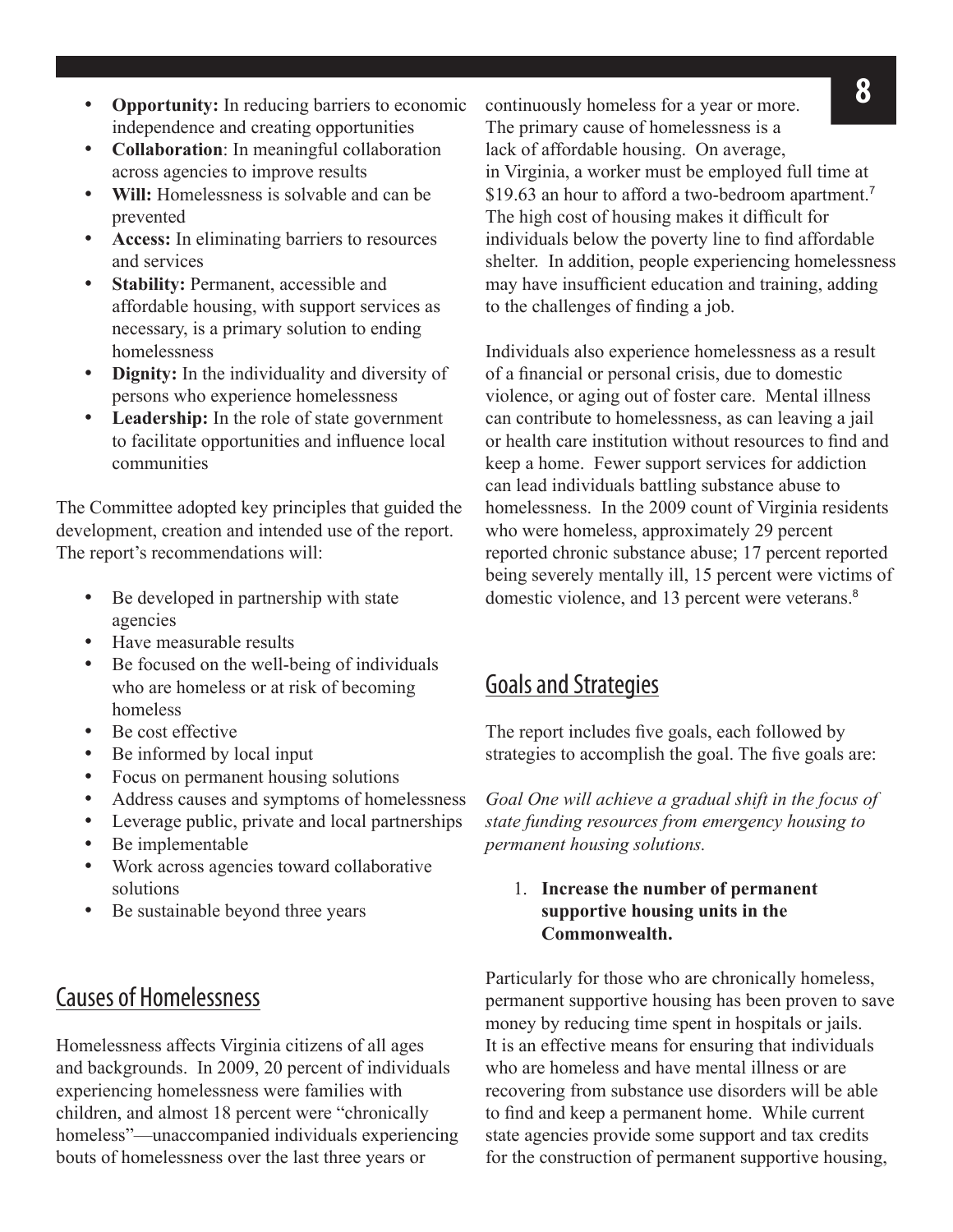**1** the current rate of development is too slow to meet **3**. **Increase statewide data collection** the increasing demand, and services are too piecemeal to help these citizens live independently. Goal One emphasizes the coordination and targeting of existing resources across agencies to provide housing to an increased number of individuals, including veterans, and builds the capacity of local and regional nonprofit organizations to develop permanent supportive housing in partnership with the state. Should additional resources be available, the creation of a state Housing Trust Fund is recommended.

*Goal Two rewards local communities for preventing homelessness and getting individuals and families into housing as quickly as possible.* 

#### 2. **Increase flexibility of funding to prevent homelessness and support Rapid Rehousing for individuals and families.**

Currently, most of the state funding mechanisms available to alleviate homelessness support nights of shelter or a set of services for those experiencing homelessness. This recommended approach will emphasize "Rapid Rehousing"—a proven method that increases the number of individuals rapidly moving from homelessness to housing by providing transitional services to them in their new homes and maintaining a connection to landlords to ensure that individuals and families may remain in their homes. Performance-based contracts will reward those agencies best able to find homes for their clients, allow for flexibility of implementation among rural and urban localities and encourage innovation and use of effective practices. Funding will be leveraged from several state departments to achieve this goal. Because no new funding is allocated toward this goal and providing a safety net for those who are experiencing homelessness remains critical, funding adjustments for Rapid Rehousing will be incremental and an appropriate level of emergency shelter support will be maintained.

*Goal Three maximizes the efficient use of state funds, leverages new federal funding resources, provides statewide leadership to reduce homelessness and designs coordinated approaches that meet the diverse needs of individuals who are homeless.* 

#### 3. **Increase statewide data collection and system coordination.**

By strengthening planning and data collection, state and local partners will be able to leverage more private and public resources, target services where they are needed most and make it easier for individuals and families who are homeless to access a range of state and local resources. A statewide coordinating body is recommended to facilitate this coordination, serve as an information source, leverage and coordinate new and existing funding resources, build the capacity of urban and rural localities to enhance resources and lead the implementation of the overall plan.

*Goal Four reduces substance use and improves mental health services for the most expensive group of individuals who are homeless—those who are chronically in and out of homelessness. The intent is to help these individuals gain stability, employable skills and the opportunity to become independent contributing members of society.*

#### 4. **Increase access to substance abuse and mental health treatment.**

By leveraging existing state funds to increase access to federal benefits, such as Supplementary Security Income (SSI) and Social Security Disability Insurance (SSDI) through an evidenced based program called SSDI Outreach, Access and Recovery (SOAR), this goal improves conditions for individuals who are chronically homeless as a result of mental health and substance abuse problems. If additional funds can be identified, an expansion of Housing First sites and a network of peer recovery programs based on Richmond's Healing Place—both proven models for reducing homelessness—are top priorities.

*Goal Five stems the flow of individuals leaving state and local mental health institutions, health care facilities, correctional institutions and foster care placements into homelessness.* 

5. **Evaluate, develop and ensure implementation of statewide, pre-discharge policies for the foster care system, hospitals, mental health facilities and correctional facilities.**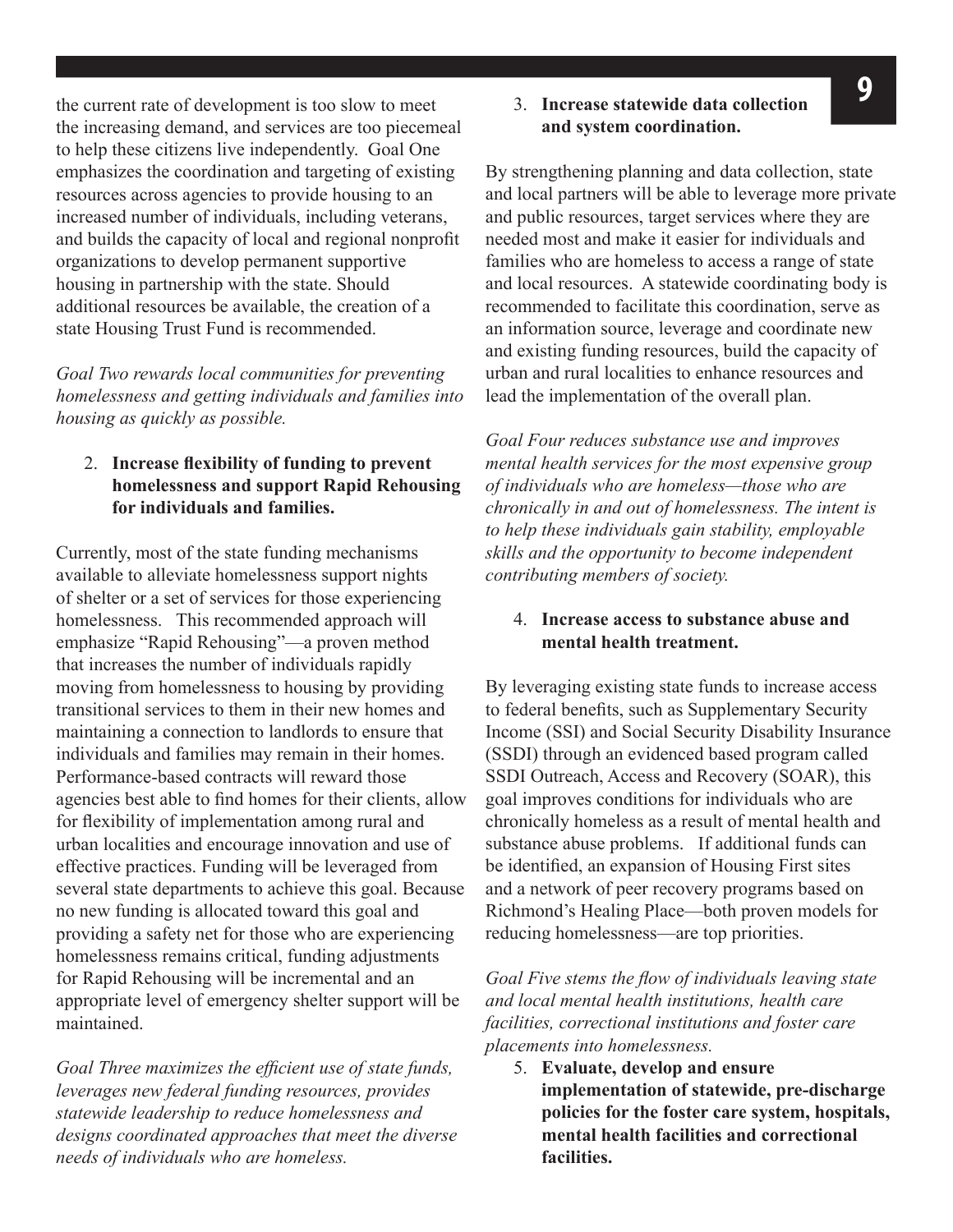in educating discharge planners and strengthening procedures and policies within these institutions. It is intended that individuals have a housing plan before release into the community, and that discharge planners take advantage of existing state and local resources for veterans and build partnerships with appropriate community-based organizations to reduce the likelihood of individuals returning to homelessness or public institutions. These recommendations are coordinated with the Governor's Re-entry Task Force and promote an improved transition from state and local correctional institutions to the community that prioritizes the reduction of homelessness.

*"Nationally, there is increasing evidence of effective ways to reduce homelessness and move people into permanent housing."* 

*"Virginia residents who are homeless, or at risk of becoming homeless, find affordable housing and support through coordinated state and local resources."*

### **10** Goal Five recommends engaging state government **COAL ONE. INCREACE THE GOAL ONE:** INCREASE THE NUMBER OF PERMANENT SUPPORTIVE HOUSING UNITS IN THE **COMMONWEALTH**

*Goal One will achieve a gradual shift in the focus of state funding resources from emergency housing to permanent housing solutions. Particularly for those who are chronically homeless, permanent supportive housing has been proven to save money by reducing time spent in hospitals or jails. It is an effective means for ensuring that individuals who are homeless and have mental illness or are recovering from substance use disorders will be able to find and keep a permanent home. While current state agencies provide some support and tax credits for the construction of permanent supportive housing, the rate of development is too slow to meet the increasing demand, and services are too piecemeal to help these citizens live independently. Goal One emphasizes the coordination and targeting of existing resources across agencies to provide housing to an increased number of individuals, including veterans, and builds the capacity of local and regional nonprofit organizations to develop permanent supportive housing in partnership with the state. Should additional resources be available, the creation of a state Housing Trust Fund is recommended.*

### **Background**

The majority of state resources for people experiencing homelessness are focused on helping individuals once they are in a housing crisis and need emergency care and support services. The state government has played an important role in providing benefits, emergency housing and funding for shelters to individuals including children, veterans, victims of domestic violence and chronically homeless adults. These services are critical as a safety net for Virginia residents, yet providing these alone will not result in a long-term solution to homelessness, particularly for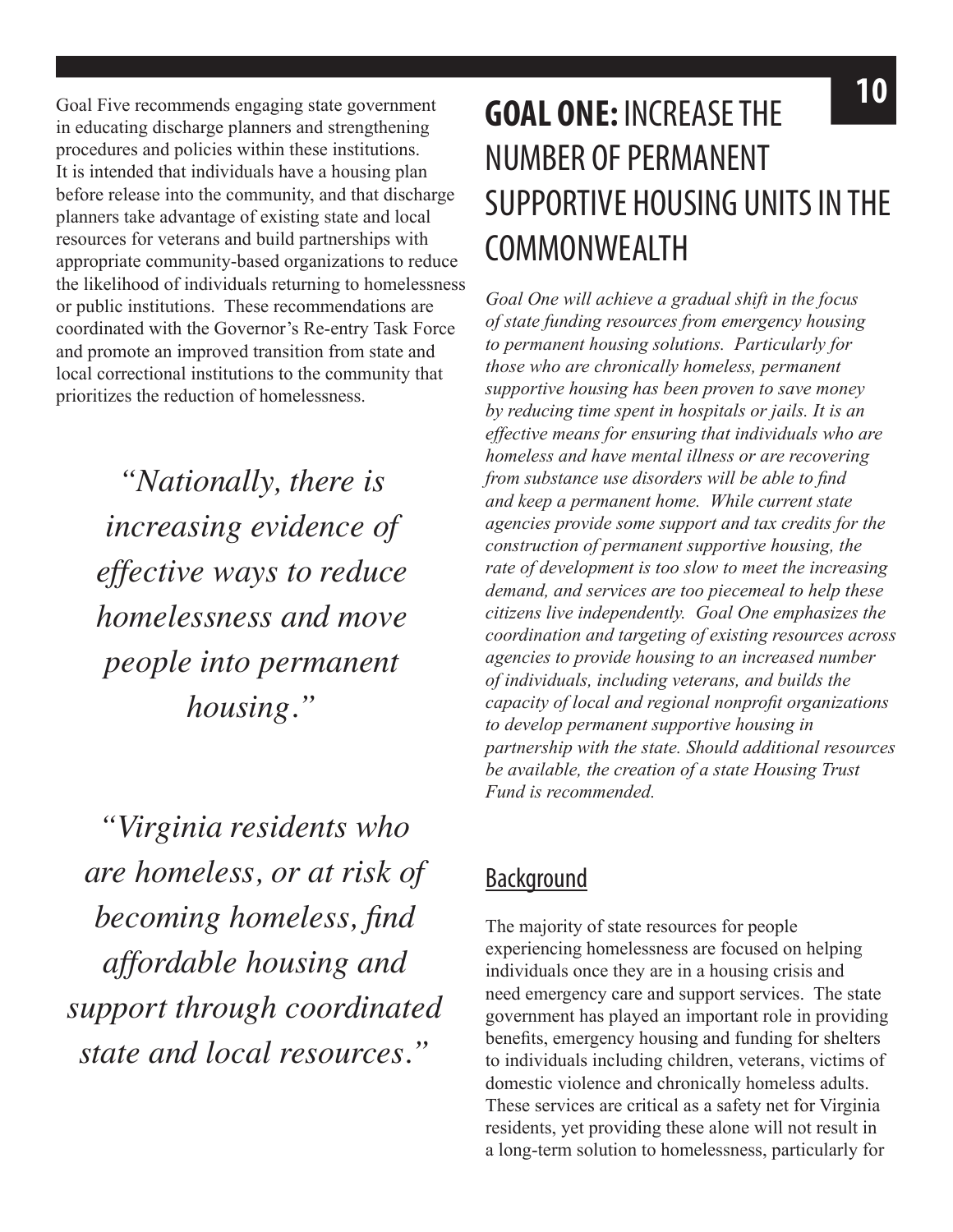expensive to serve and most challenging to assist.<sup>9</sup>

Currently, six state agencies and Community Service Boards provide either support to individuals in permanent support housing or funds to assist with development and services. These include:

- 1. HOME Investment Partnership funds in the Virginia Department of Housing and Community Development
- 2. Community Service Block Grants in the Virginia Department of Social Services
- 3. Housing Choice Voucher Program in the Virginia Housing Development Authority
- 4. Sponsoring Partnerships and Revitalizing Communities SPARC loan Multifamily Rental Program in the Virginia Housing Development Authority
- 5. Foster Care Independent Living Program in the Virginia Department of Social Services
- 6. Low Income Housing Tax Credit in the Virginia Housing Development Authority.

As noted in a recent Joint Legislative Audit and Review Commission (JLARC) report, *Reducing Veteran Homelessness in Virginia*, the Commonwealth has not designated support for permanent supportive housing, despite evidence of its effectiveness. The authors note,

> "While some general funds and Temporary Assistance to Needy Families (TANF) money have been designated to assist those experiencing or at risk of homelessness, these programs have focused on providing emergency shelter, transitional housing, and short term assistance to households at imminent risk of losing their housing."*<sup>10</sup>*

#### Rationale

Permanent supportive housing is a solution to homelessness targeted to individuals experiencing chronic homelessness as well as mental illness,

**11** chronically homeless individuals who are the most substance use disorders or co-occurring substance use disorders or co-occurring disorders—individuals who are likely to have difficulty maintaining housing without appropriate and intensive support services. In addition to those with mental health problems or disabilities, veterans and families are also beneficiaries of permanent supportive housing.

> For chronically homeless individuals, permanent supportive housing provides them with the tools to live stably in housing and often results in better health outcomes. As noted in the JLARC report, "For treatment to be successful, numerous studies have shown that individuals need stable housing….housing is health care."<sup>11</sup> Permanent supportive housing is less expensive than other alternatives such as jails or hospitals. The Virginia Coalition to End Homelessness reports that:

- In Connecticut, daily costs of supportive housing range from \$40 - \$1,145 less than venues such as shelters or hospitals;
- In nine large cities, supportive housing expenses averaged nearly \$30 per day while prisons and mental hospitals averaged nearly \$80 and \$550;
- A study of Maine's supportive housing program found savings of \$219,791 for 163 individuals over the course of six months;<sup>12</sup>

As noted in the JLARC report on "Reducing Veteran Homelessness in Virginia," emergency shelters are not equipped to help the chronically homeless find housing. These shelters have limited hours and support services and often strict eligibility requirements that restrict use by chronically homeless individuals with mental health or substance use disorders. The authors note:

> "By contrast, supportive housing has emerged as a successful, cost-effective combination of permanent affordable housing and support services that help formerly homeless people maintain stable housing and live more productive lives…"*13*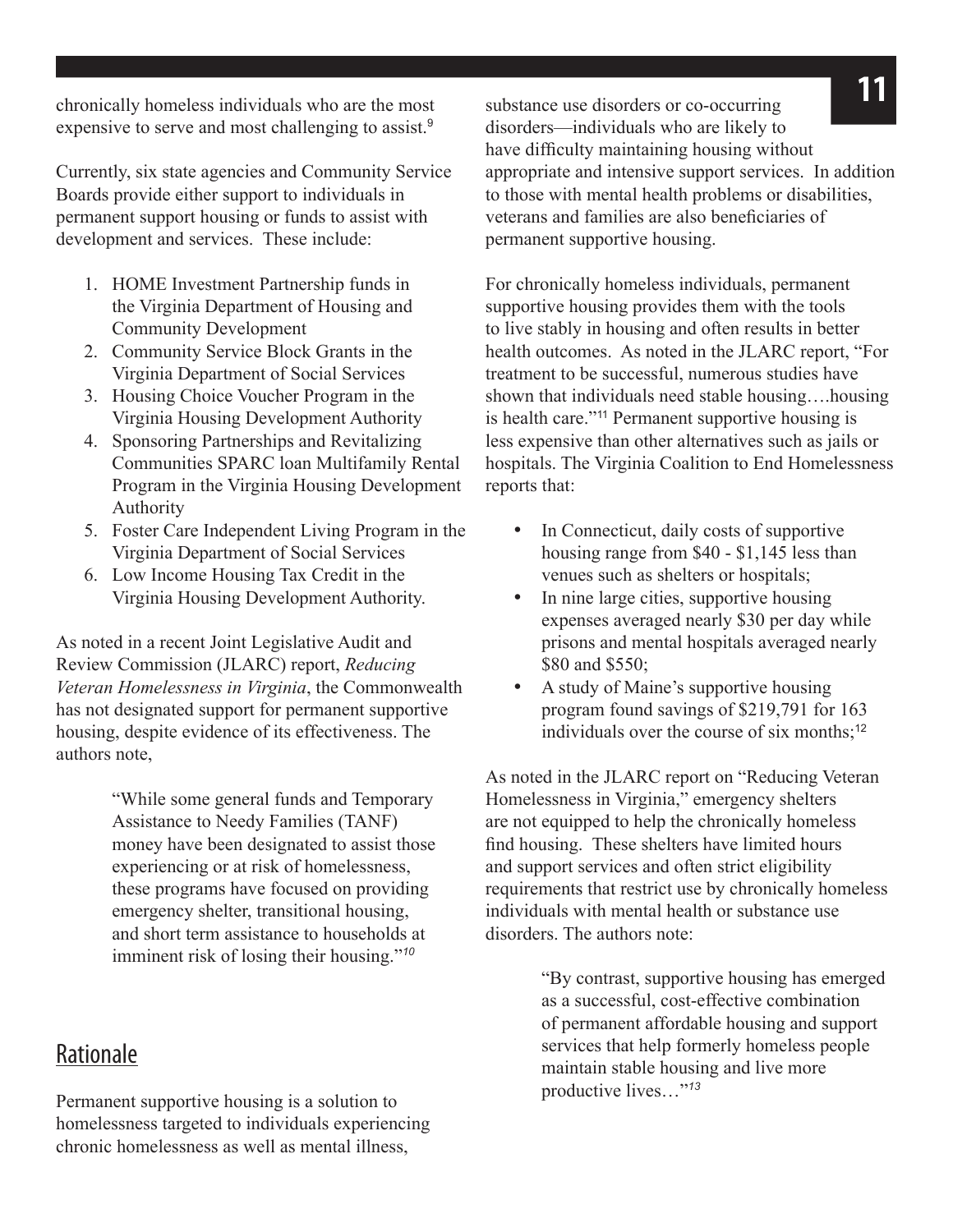In order to increase support for permanent supportive housing, the following strategies and action steps are recommended:

#### **Goal 1: Increase the number of permanent supportive housing units in the Commonwealth**

**Strategy 1.1**. Ensure the optimal use and alignment of existing state resources for permanent supportive housing.

#### **Action Steps:**

- » 1.1.1 Designate funds for predevelopment expenses: Allow Community Housing Development Organization (CHDO) funds to be used for predevelopment.
- » 1.1.2 Change the eligibility requirements for SPARC loans to support only permanent supportive housing development under the homeless category.
- » 1.1.3 Expand the eligibility requirements of the non-competitive pool within the Low Income Housing Tax Credit Program to include projects that serve the chronically homeless through permanent supportive housing.
- » 1.1.4 Encourage public and nonprofit agencies to participate in the HUD-Veterans Affairs Supportive Housing (HUD-VASH) program and the VA Grant and Per Diem Program.
- » 1.1.5 Target permanent supportive housing to frequent users of emergency shelters and public institutions including mental health facilities, private hospitals, jails and prisons.

**Strategy 1.2** Prioritize any new federal and state trust fund resources for permanent supportive housing.

#### **Action Steps:**

- » 1.2.1 Develop a state Housing Trust Fund that places a high priority on permanent supportive housing.
- » 1.2.2. Ensure that permanent supportive housing is a high priority for a new federally funded National Housing Trust Fund.

**12** Strategies and Action Steps providers, including Community Services Boards and nonprofit agencies, to provide permanent supportive housing.

#### **Action Steps:**

- » 1.3.1 Provide training, coaching and technical assistance with packaging and leveraging state and federal funds to help develop the capacity of providers to operate and fund supportive housing.
- » 1.3.2 Support implementation of the recommendations in the Department of Behavioral Health and Development Services "Creating Opportunities" plan to align policies to promote supportive housing development through partnerships between Community Services Boards and supportive housing providers.

*"The primary cause of homelessness is a lack of affordable housing."*

*"Funding adjustments for Rapid Rehousing will be incremental and an appropriate level of emergency shelter support will be maintained."*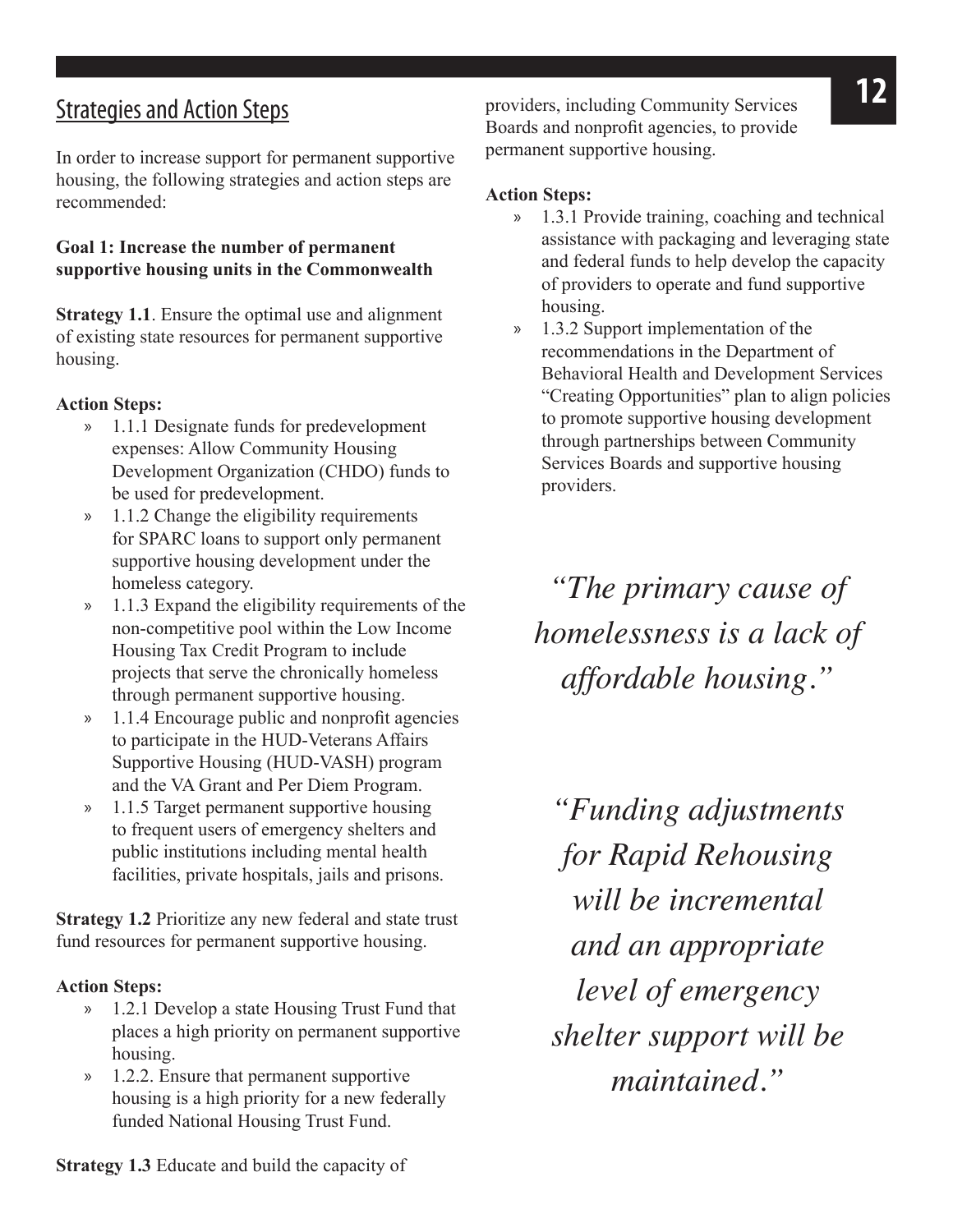## FLEXIBILITY OF FUNDING TO PREVENT HOMELESSNESS AND SUPPORT RAPID REHOUSING FOR INDIVIDUALS AND FAMILIES

*Goal Two rewards local communities for preventing homelessness and getting individuals and families into housing as quickly as possible. Currently, most of the state funding mechanisms available to alleviate homelessness support nights of shelter or a set of services for those experiencing homelessness. This recommended approach will emphasize "Rapid Rehousing"—a proven method that increases the number of individuals rapidly moving from homelessness to housing by providing transitional services to them in their new homes and maintaining a connection to landlords to ensure that individuals and families may remain in their homes. Performancebased contracts will reward those agencies best able to find homes for their clients, allow for flexibility of implementation among rural and urban localities and encourage innovation and use of effective practices. Funding will be leveraged from several state departments to achieve this goal. Because no new funding is allocated toward this goal and providing a safety net for those who are experiencing homelessness remains critical, funding adjustments for Rapid Rehousing will be incremental and an appropriate level of emergency shelter support will be maintained.*

#### Background

Virginia's Department of Housing and Community Development has several programs to support emergency shelters and designed to connect the homeless or those at risk of homelessness to the services they need in a cost-effective way. To date, a small proportion of these funds have been allocated to support Rapid Rehousing for families and individuals. These programs include: (1)

**13** Emergency Shelter Grants, funded through **13** Emergency Shelter Grants, funded through the federal government by formula to support effective shelter and transitional housing operations; (2) State Shelter Grants that assist homeless families and individuals by providing financial support, technical assistance and training opportunities for the operation of emergency shelters and transitional housing facilities in Virginia; (3) the Homeless Intervention Program (HIP), which provides temporary mortgage or rental assistance, case management and housing counseling to individuals or families experiencing a temporary financial crisis; and (4) the Child Services Coordinator Grant (CSCG) for shelters, which funds child service coordinators who screen all homeless children to assess their health, mental health and educational needs and connect them with the appropriate services.

> The majority of funds are awarded to local nonprofit organizations on the basis of the services, while a small component are awarded on the recipients' capacity to move shelter residents into affordable and permanent housing.

Of those individuals experiencing homelessness in recent years, one in five live in households with children. Rapid Rehousing has proven particularly effective in preventing family homelessness and helping families find stable housing.

#### Rationale

A paradigm shift is taking place across the country in the way that communities respond to homelessness. Communities have adopted "Rapid Rehousing" models which view obtaining housing as a critical first step in helping individuals and families live productive lives rather than thinking of housing as a reward for participating fully in program services. The model is based on the premise that the "best way to end homelessness is to help people move into permanent housing as quickly as possible<sup>"14</sup> As a result of communities' successes in finding residents permanent housing and growing research demonstrating impressive results, Rapid Rehousing is replacing the provision of emergency shelter as a more proactive, effective and permanent solution to homelessness.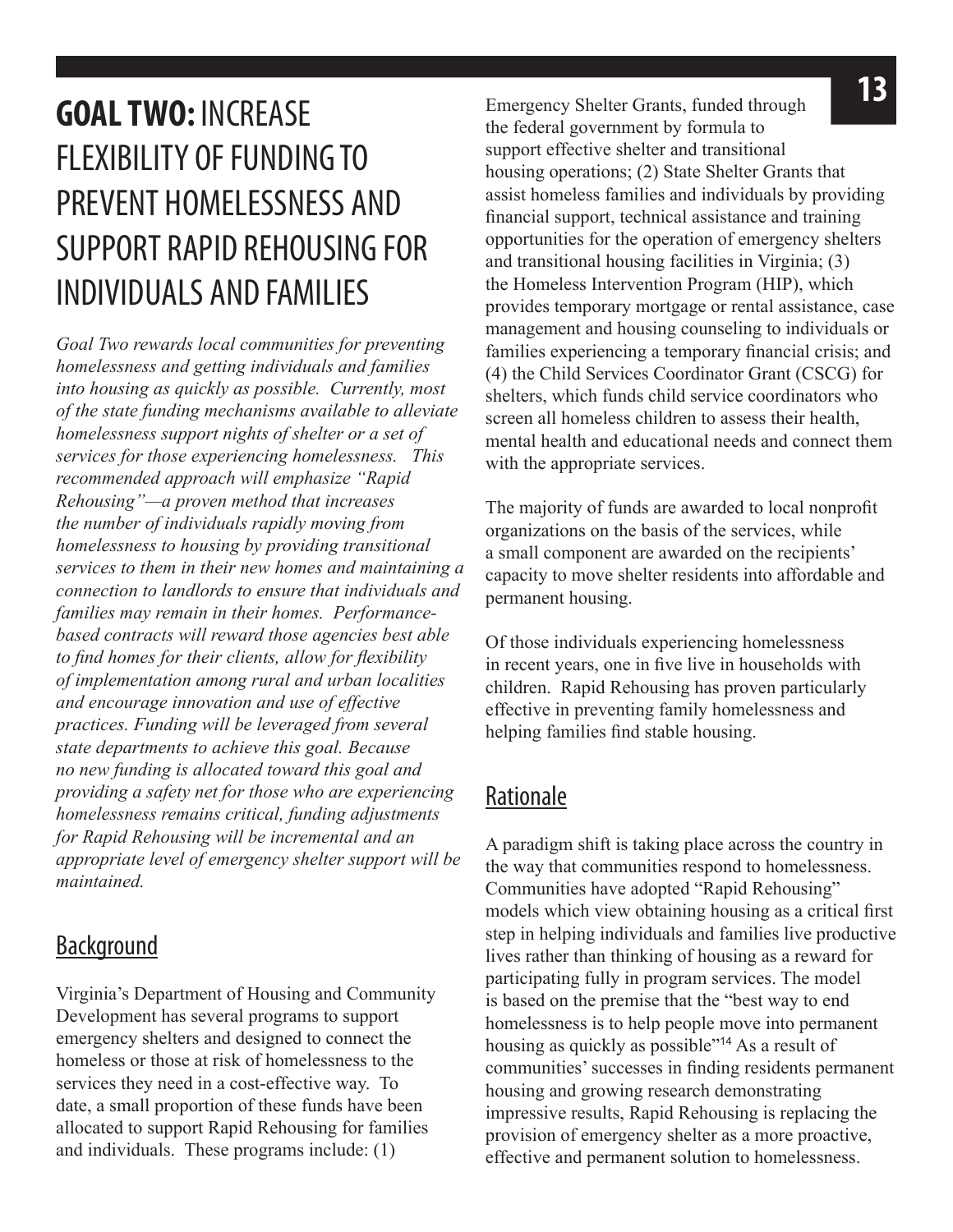The National Alliance to End Homelessness provides the following definition of Rapid Rehousing:

> (1) Homeless people move into permanent housing as quickly as possible; (2) Services are delivered primarily following a housing placement; (3) Housing is not contingent on compliance with treatment or services; (4) Housing First programs provide intensive housing search assistance, low-barrier housing, long-term rent assistance (in some cases); ongoing case management services, and a close relationship with property managers, with guarantees to intervene when there are problems.<sup>15</sup>

The Department of Housing and Community Development (DHCD) can blend its resources with other state departments and create performance-based contracts that reward recipients for helping citizens obtain and keep permanent supportive housing as quickly as possible. In stakeholder meetings across the state, there was widespread support for moving away from funding service units and transitioning to a "pay for performance" approach where the intended outcome is reducing the numbers of individuals and families who repeat the cycle of homelessness or gain a transitional reprieve in emergency shelter only to find themselves unable to afford or keep a permanent home.

#### Strategies and Action Steps

#### **Goal 2. Increase flexibility of funding to prevent homelessness and support Rapid Rehousing for individuals and families**

**Strategy 2.1.** Increase the flexibility for State Shelter Grants, Emergency Shelter Grants, and the Homeless Intervention Program to provide a continuum of services with a focus on performance, Rapid Rehousing and prevention.

#### **Action Steps:**

» 2.1.1 Establish funding goals based on the number of individuals and families re-housed into permanent housing and decreased rates of return to shelter.

- » 2.1.2 Develop strategies that incentivize non-shelter programs that place individuals and families in permanent housing quickly (i.e. housing-focused case management and hotel vouchers).
- » 2.1.3 Pilot projects to redirect shelter funds to prevention and Rapid Rehousing: reduce the number of shelter beds and increase the number of individuals and families not becoming homeless.
- » 2.1.4 Based on pilot project experience, expand to more communities.

**Strategy 2.2** Set performance goals and link state funding and contracts for housing and prevention of homelessness to criteria and outcomes.

#### **Action Steps:**

- » 2.2.1 Reward high performers.
- » 2.2.2. Improve coordination with the Virginia Department of Social Services, the Virginia Department of Housing and Community Development, the Virginia Department of Corrections, and other appropriate state agencies to leverage funding and integrate services and referrals for the prevention of homelessness and Rapid Rehousing.
- » 2.2.3 Coordinate state agency funding streams and reporting requirements.

*"It is intended that individuals have a housing plan before release into the community.."*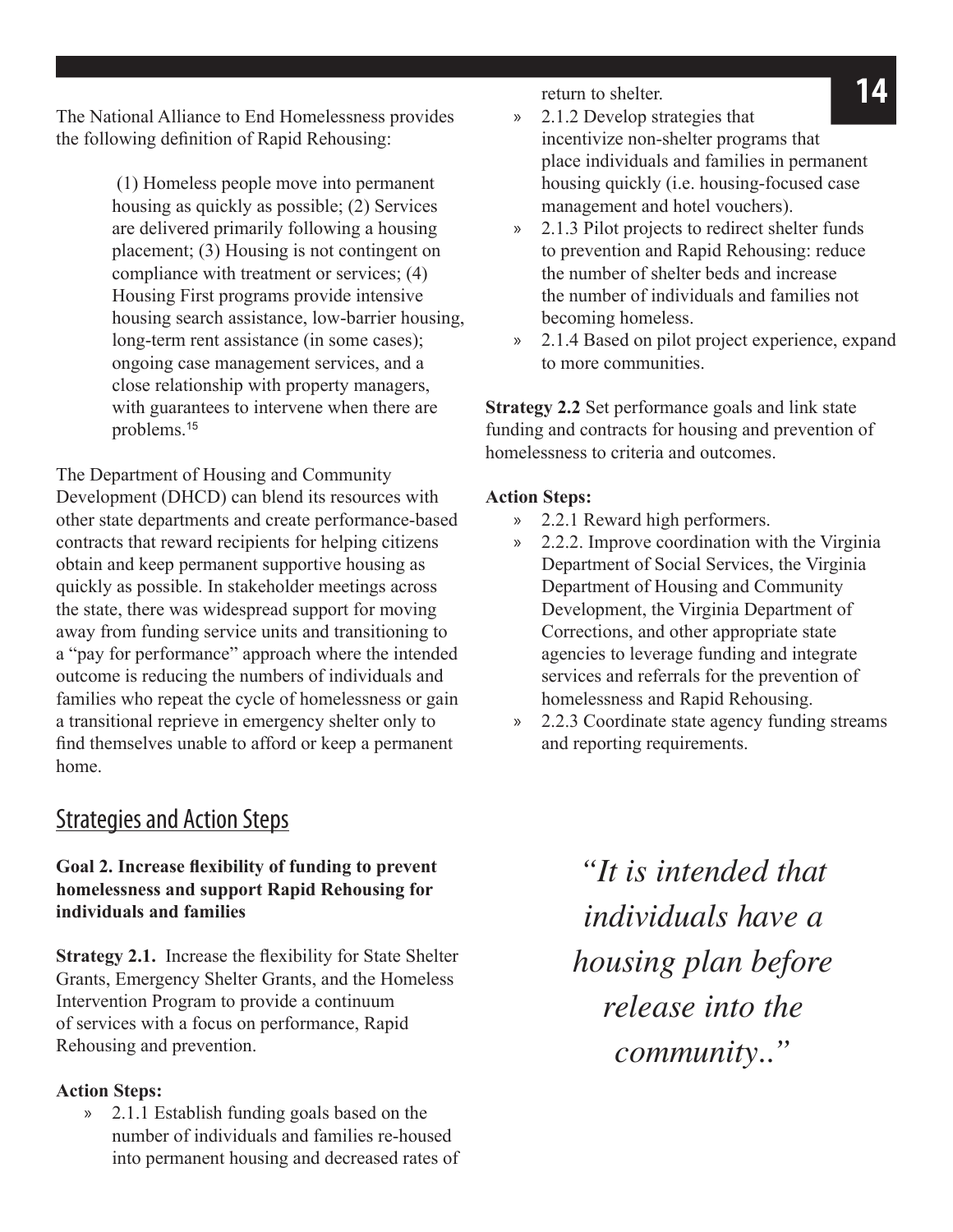### **15 GOAL THREE:** INCREASE STATEWIDE DATA COLLECTION AND SYSTEM COORDINATION

*Goal Three improves statewide coordination and data collection to maximize the efficient use of state funds, leverage new federal funding resources, provide statewide leadership to reduce homelessness and design approaches that meet the diverse needs of individuals who are homeless. By strengthening planning and data collection, state and local partners will be able to leverage more private and public resources, target services where they are needed most and make it easier for individuals and families who are homeless to access a range of state and local resources. A statewide coordinating body is recommended to facilitate this coordination, serve as an information source, leverage and coordinate new and existing funding resources, build the capacity of both urban and rural localities to enhance resources and lead the implementation of the overall plan.*

#### **Background**

#### Data

Virginia has 23 Continuum of Care (CoC) areas and fourteen local and/or regional Ten Year Plans to Prevent Homelessness. These are regional planning groups, some of which organize and deliver housing and services to homeless individuals and families, funded by the federal Department of Housing and Urban Development (HUD). HUD requires that all CoCs report Point-In-Time (PIT) counts of people experiencing homelessness every two years.

The Homelessness Management Information System (HMIS) is a tool, required by HUD, which allows communities to better understand the populations they serve. HMIS administration often takes place at the local level within government offices—cities and counties may have offices to prevent and end homelessness, and in some cases, it is the housing authority or regional nonprofits that are responsible.

Among state agencies there are a myriad of data collection methods for obtaining information on individuals and families who are homeless. All local agencies receiving state shelter funds from the Department of Housing and Community Development (DHCD) are now required to use a Homeless Management Information System (HMIS) system, except for domestic violence shelters, which provide their data through VDSS to VAData (an electronic web-based data collection system for Virginia's Sexual and Domestic Violence Service Agencies).

#### Leadership and Coordination

While at least twelve state agency departments have programs and services or funding that reaches individuals and families who are homeless, there is currently very limited coordination among them. As noted in the JLARC study on homeless veterans, "[A]cross the various entities and services, a lack of coordination and a lack of awareness about programs could lead to inefficiencies or to homeless veterans 'falling through the cracks.'"<sup>16</sup>

#### Rationale

Without state leadership, reducing homelessness will not become a priority. As noted in the JLARC report, up until this time, the state has played a limited role in addressing homelessness. The report notes that there have been two attempts between 2003 and 2007 to establish comprehensive goals for reducing homelessness in Virginia, "but both of these efforts stalled."<sup>17</sup> This has been despite spending extensive resources across twelve departments and agencies and in partnership with local and federal organizations. The Homeless Outcomes Advisory Committee plan offers the state the opportunity to establish statewide goals, coordinate services, create a reliable census of individuals who are homeless, advance targeted priorities across departments and ultimately reduce the numbers of individuals and families who experience homelessness. To obtain the level of coordination and leadership required, the establishment of a Statewide Coordinating Council is recommended.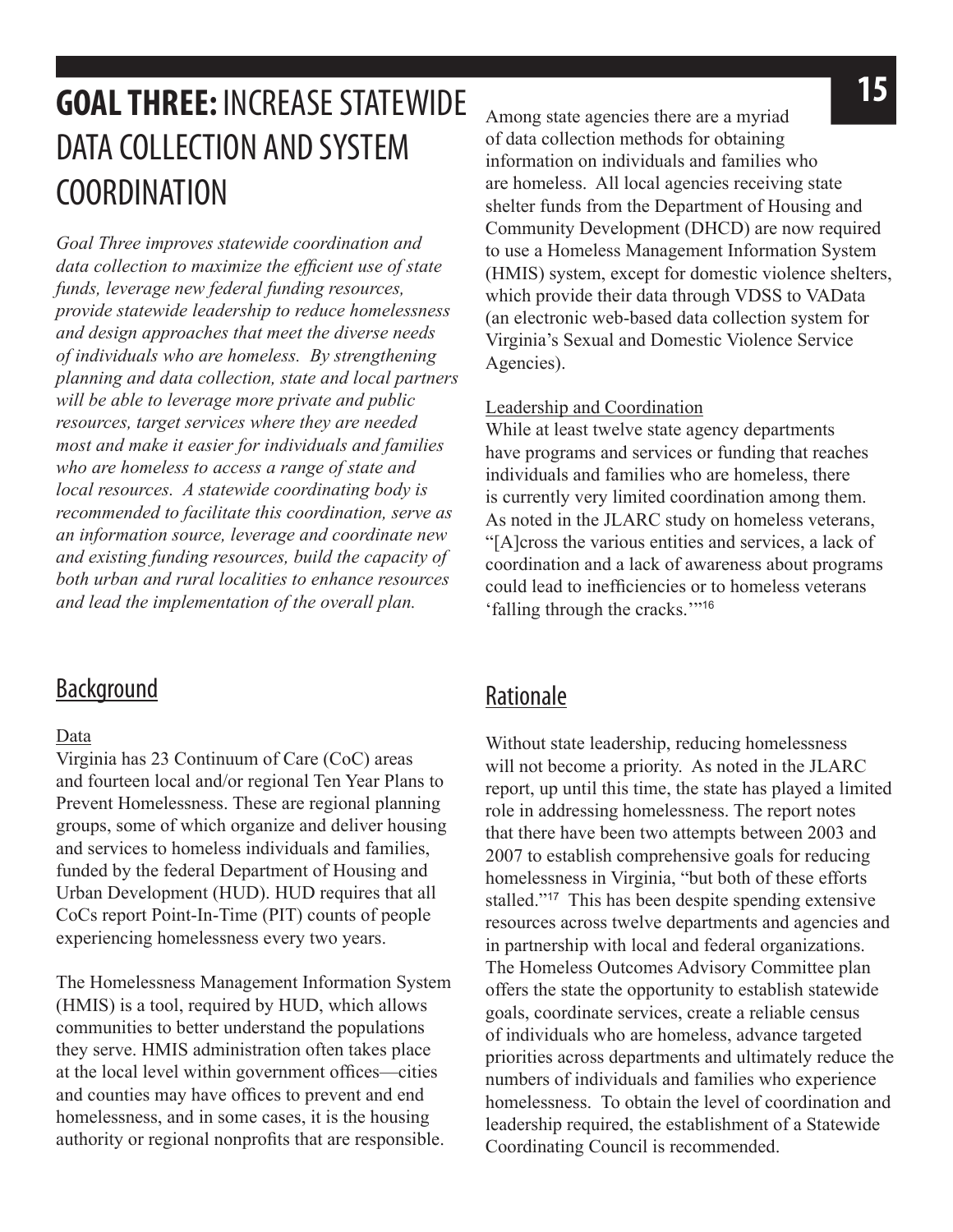**16** Despite having multiple data systems, there is no occurring disorder who experience comprehensive means of identifying the needs and resources of individuals and families who are homeless at any given time. Having more comprehensive and accurate information will allow the state and localities to target resources according to need and the composition of people experiencing homelessness. Many communities are hampered in their efforts to obtain federal and private funding because they have insufficient capacity to understand their populations and design targeted strategies and evaluate impact. Further, the U.S. Department of Housing and Urban Development (HUD) has increasingly required compliance with federal data standards for receipt of its funding. A Coordinating Council with a clear mandate to work across departments to streamline data collection and funding streams and provide needed technical assistance to communities will allow the Commonwealth to increase its share of federal and private resources.

#### Strategies and Action Steps

#### **Goal 3: Increase statewide data collection and system coordination**

**Strategy 3.1.** Increase comprehensiveness of statewide data on homelessness and key subpopulations at risk of homelessness captured by housing and homeless service providers.

#### **Action Steps:**

- » 3.1.1 Get updated data from annual Point-In-Time counts including the number of adults in families, chronically homeless individuals, veterans, unaccompanied youth and exoffenders.
- » 3.1.2 Collect data from appropriate departments and organizations on the number of youth exiting foster care into homelessness and the number of individuals experiencing mental illness, substance abuse or a co-

occurring disorder who experience homelessness.

- » 3.1.3 Determine the median length of homelessness and the percentage of adults experiencing homelessness who are unemployed.
- » 3.1.4 Convene a meeting of the representatives from the Continuums of Care to plan the annual statewide Point-In-Time count.
- » 3.1.5 Develop a data subgroup to provide guidance for annual Point-In-Time surveys, review HMIS implementation across the state and explore the value of a statewide HMIS.
- » 3.1.6. Develop a statewide survey for collecting data.

**Strategy 3.2.** Set statewide goals for achieving housing stability by populations.

#### **Action Steps**:

- » 3.2.1 Determine top indicators for preventing and ending homelessness in Virginia.
- » 3.2.2 Review successful indicators in local or regional Ten Year Plans.
- » 3.2.3 Review best practices from the National Alliance to End Homelessness.
- » 3.2.4 Review indicators with state agency coordinating groups, the representatives of the Continuums of Care and regional entities advancing Ten Year Plans.
- » 3.2.5 Set benchmarks for state-funded programs for each priority subpopulation.
- » 3.2.6. Include expected housing stability outcomes in requests for state funding sources serving the targeted subpopulations.
- » 3.2.7. Request that appropriate state agencies adopt a housing stability goal as one of their performance outcomes.

**Strategy 3.3**. Create a statewide coordinating body to oversee the implementation of the plan, to provide guidance on resource allocation or re-allocation, to facilitate cross-agency and cross-secretariat partnerships and to review and coordinate statewide data on homelessness.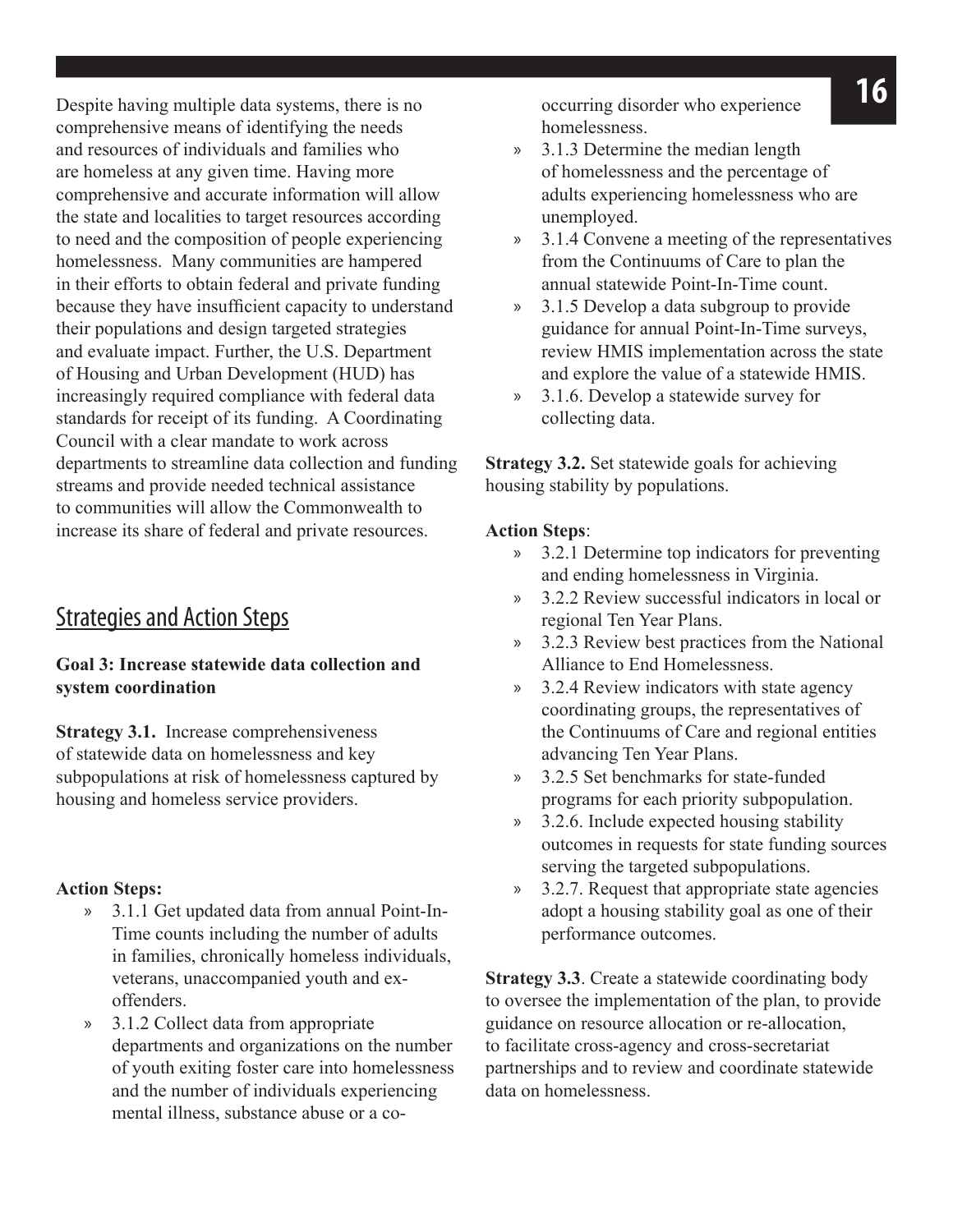- » 3.3.1. Establish a statewide coordinating agency including the leadership of state department heads and other public, private and nonprofit stakeholders. Secure top-level commitment of state agencies.
- » 3.3.2 Convene members to review current data, monitor the status of the plans and prioritize action steps for each year.
- » 3.3.3 Develop a program directors' meeting of agency staff to review action steps, identify barriers and areas of collaboration and make recommendations to state and agency leadership.
- » 3.3.4 Convene representatives from each Continuum of Care or regional Ten Year Plan entity to monitor implementation of the state's strategies, determine barriers to implementation and areas of collaboration and make recommendations to state and agency leadership.
- » 3.3.5 Increase the interface and integration of systems, including data management, within state Health and Human Resource agencies, the Department of Housing and Community Development and the Department of Corrections to improve efficiency and service coordination.
- » 3.3.6 Coordinate with state workforce development efforts to facilitate coordination with the Homelessness Outcomes Advisory Committee plan, and reward and recognize local communities that link homeless planning and services with workforce development efforts.

*"Rapid Rehousing has proven particularly effective in preventing family homelessness and helping families find stable housing."*

### **17 Action Steps: 17 COAL EQUID**. INCREASE **GOAL FOUR:** INCREASE ACCESS TO SUBSTANCE ABUSE AND MENTAL HEALTH TREATMENT

*Goal Four reduces substance use and improves mental health services for the most expensive group of individuals who are homeless—those who are chronically in and out of homelessness. The intent is to help these individuals gain stability, employable skills and the opportunity to become independent contributing members of society. By leveraging existing state funds to increase access to federal benefits, such as Supplementary Security Income (SSI) and Social Security Disability Insurance (SSDI) through an evidenced based program called SSDI Outreach, Access and Recovery (SOAR), this goal improves conditions for individuals who are chronically homeless as a result of mental health and substance abuse problems. If additional funds can be identified, an expansion of Housing First sites and a network of peer recovery programs based on Richmond's Healing Place—both proven models for reducing homelessness—are top priorities*.

#### **Background**

According to a 1999 study by the Urban Institute of persons experiencing homelessness, 38 percent reported alcohol use problems in the previous month, 26 percent reported drug use, 39 percent reported mental health problems and 66 percent reported having one or more of these problems.<sup>18</sup> In Virginia, substance abuse costs an estimated \$613 million dollars (2006 estimate), including health care, incarceration, law enforcement and community corrections, with the state incurring over half of these expenses. <sup>19</sup>

People with active and untreated symptoms of mental illness or substance abuse can find it extremely difficult to meet basic needs for food, shelter and safety. These individuals are often impoverished; many are not receiving benefits for which they may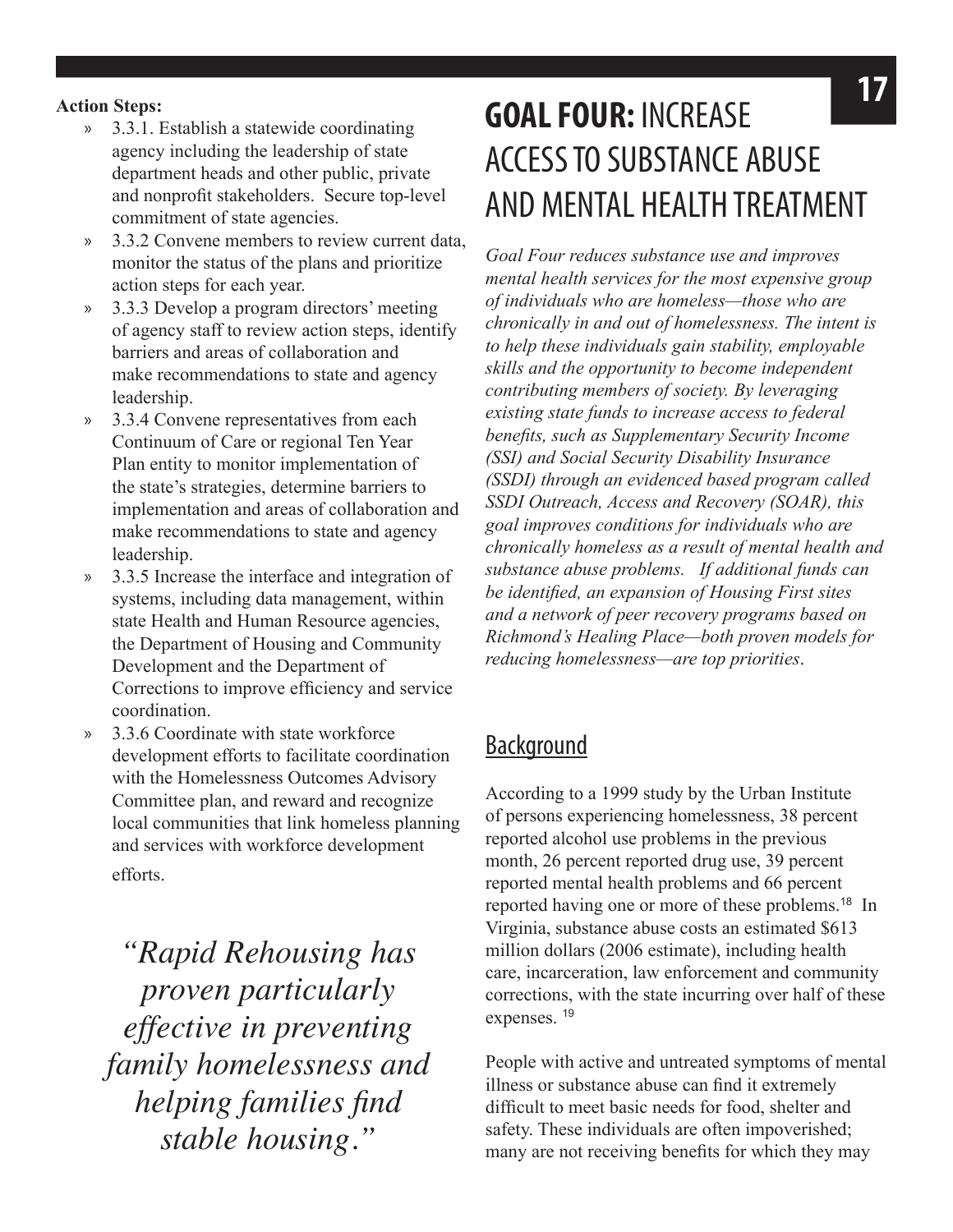be eligible, and they become homeless more often and for longer periods of time than other homeless populations.

In Virginia state government, there are several programs and agencies that provide mental health and substance abuse treatment. Local Community Service Boards provide public mental health and substance abuse services (with funds from the Department of Behavioral Health and Developmental Services) including Supportive Residential Services. The following agencies and programs provide some support or resources for both substance abuse treatment and mental health services: Projects for Assistance in Transition from Homelessness (PATH) in the Department of Behavioral Health and Developmental Services; Virginia Medicaid in the Department of Medicaid Assistance; Foster Care Independent Living Program within the Virginia Department of Social Services; Housing Choice Voucher Program and State Shelter Grants within the Department of Housing and Community Development; and the Department of Veteran's Services.

#### Rationale

Investing in substance abuse treatment and improved mental health resources for individuals who are homeless helps them become productive citizens who can work and contribute to the community. Four models have proven successful in paving the way for this transition and are recommended for implementation of the plan. Existing funds can be used to expand the SOAR program; new funds are requested to support a network of peer recovery centers, mental health dockets, and increased Housing First sites:

1. "Housing First" is a tested approach to ending chronic homelessness where individuals with chronic substance abuse or mental health problems are provided with housing and support services that include case management, therapy and psychological and medical care. A recent study of a Seattle Housing First model of 95 residents found that the program saved

over \$4 million dollars over the first year of operation.<sup>20</sup>

- 2. Peer recovery models, such as the Healing Place, for homeless individuals with substance use disorders allow clients to support each other as they are provided with a structured and comprehensive system of services. Individuals transition to the community based on completion of recovery steps and are given responsibilities such as paying small amounts of rent and holding down a steady job. In addition, life skills classes, education opportunities, housing partnerships and legal services are provided to clients to help them transition into the community and prevent returning to the streets.
- 3. Mental health dockets also provide specialized interventions and support services for offenders who are in trouble because of their mental health or substance abuse problems. The key to these dockets is a targeted system of services for each client, collaboration among service providers and the court system and maintaining contact with each individual as they utilize services and assimilate into the community.
- 4. The SSI/SSDI Outreach, Access and Recovery, or SOAR program, increases access to treatment and supports by securing Supplemental Security Income (SSI) and Social Security and Disability Insurance (SSDI) for people with disabilities who are homeless or at risk of homelessness. Trained case managers walk eligible individuals through the application process and help them collect and prepare the necessary paperwork. In Virginia, SOAR has had success in helping connect individuals with benefits, with a 69 percent approval and success rate, compared to a national approval rate of 37 percent as of the summer of 2009.

#### Strategies and Action Steps

**Goal 4. Increase access to substance abuse and mental health treatment**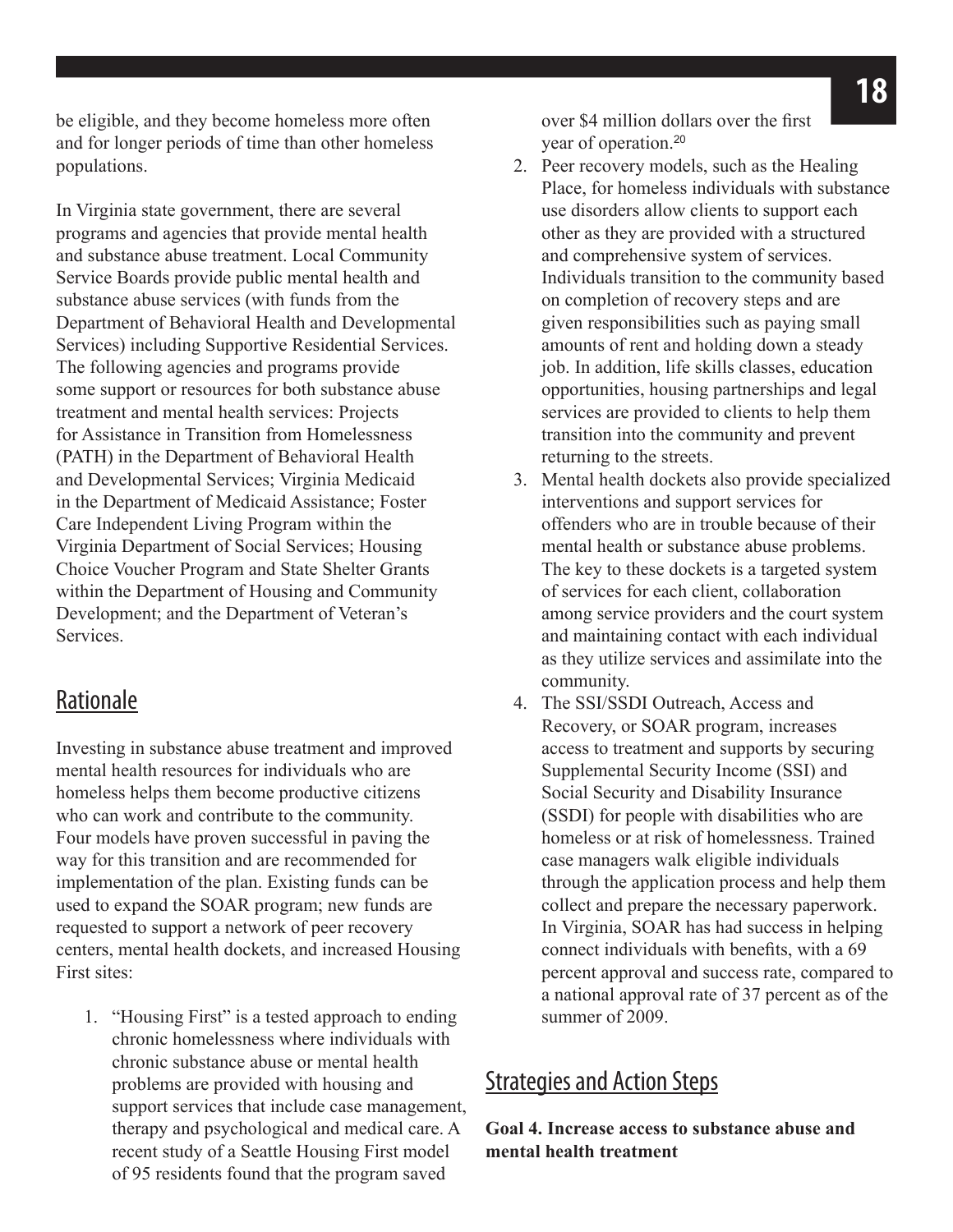**19 Strategy 4.1.** Target new housing and behavioral **the program to consider post-booking.** health resources to "Housing First" projects to serve homeless individuals with serious mental illness. **Action Steps:**

- » 4.1.1 Plan and budget for the development of new Housing First projects and identify potential locations and providers.
- » 4.1.2 Develop a memorandum of agreement among pertinent state agencies to set aside new housing and service funds for potential projects.
- » 4.1.3 As new housing and service funds are identified, make funding available to prioritized projects.

**Strategy 4.2** Plan and establish a network of substance abuse peer recovery "best practice" models of service enhanced shelters (e.g. The Healing Place).

#### **Action Steps:**

- » 4.2.1 Consult with Richmond, Virginia, and Raleigh, North Carolina Healing Place sites to consider programs to address homelessness, jail diversion, and prisoner re-entry.
- » 4.2.2 Identify site locations in Hampton Roads, Northern Virginia, and Lynchburg areas to house approximately 250-300 beds in each region.
- » 4.2.3 Identify sources of public and private funds through cost offsets of reduced hospital and criminal justice expenditures.
- » 4.2.4 Acquire and build or renovate sites, hire staff and begin implementation.

**Strategy 4.3** Explore redirection of state criminal justice funding to effective models, such as mental health dockets, that support persons with mental health needs involved in the criminal justice system.

#### **Action Steps:**

- » 4.3.1. Identify funding options in partnership with the Department of Criminal Justice Services and the Department of Corrections (grants/general fund) to address persons with serious mental illness or substance use disorders who are under supervision with community corrections.
- » 4.3.2 Consult with New River Valley Bridge

program to consider post-booking, pre-trial jail diversion program models to serve homeless and atrisk persons with serious mental illness or co-occurring mental illness and substance use disorders.

- » 4.3.3 Identify potential pilot sites and necessary local partnerships.
- » 4.3.4. Provide training and technical assistance to volunteer sites to seek funding and implement programs.

**Strategy 4.4.** Expand capacity of public and nonprofit homeless service providers to connect clients to SSI/ SSDI benefits through SOAR.

#### **Action Steps:**

- » 4.4.1 Find a match for PATH funds to fund a SOAR coordinator position.
- » 4.4.2 Increase the number of trainers to provide training to shelter and other homeless service providers. Require trained staff to use SOAR procedures.

*"Permanent supportive housing is a solution to homelessness targeted to individuals experiencing chronic homelessness..."*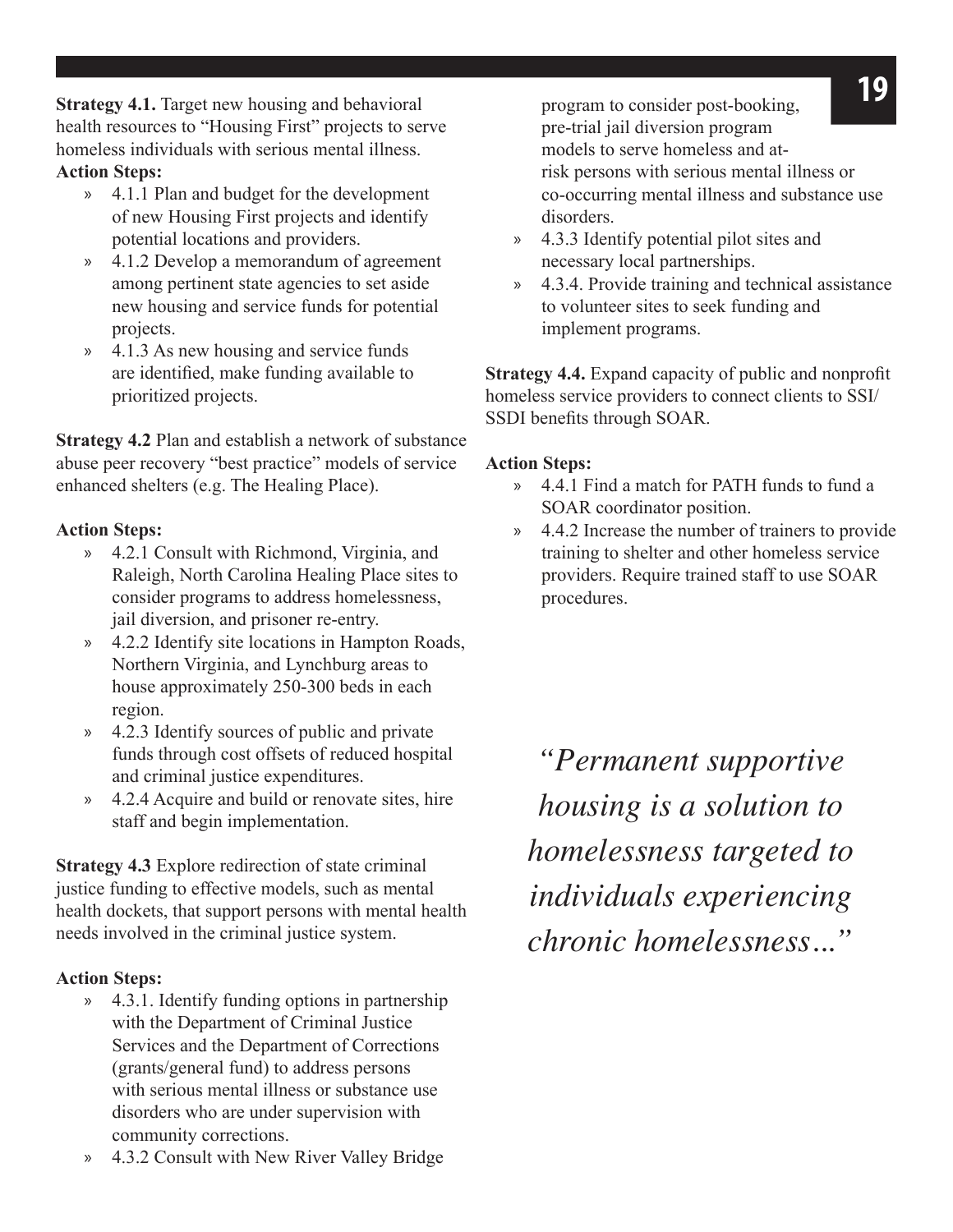## **20 COAL FIVE:** EVALUATE, DEVELOP experienced homelessness in 2009 AND ENSURE IMPLEMENTATION OF STATEWIDE, PRE-DISCHARGE POLICIES FOR THE FOSTER CARE SYSTEM, HOSPITALS, MENTAL HEALTH FACILITIES AND CORRECTIONAL FACILITIES

*Goal Five stems the flow of individuals leaving state and local mental health institutions, health care facilities, correctional institutions and foster care placements into homelessness. Goal Five recommends engaging state government in educating discharge planners and strengthening procedures and policies within these institutions. It is intended that individuals have a housing plan before release into the community and that discharge planners take advantage of existing state and local resources for veterans and build partnerships with appropriate community-based organizations to reduce the likelihood of individuals returning to homelessness or public institutions. These recommendations are coordinated with the Governor's Re-entry Task Force and promote an improved transition from state and local correctional institutions to the community that prioritizes the reduction of homelessness.*

#### **Background**

People transitioning out of foster care, mental health facilities, hospitals, jails and prisons face unique obstacles that put them at risk of homelessness. Nationally:

- Twenty-five percent of former foster youth reported that they had been homeless at least one night within four years of exiting foster care.<sup>21</sup>
- One in five people leaving prison experiences homeless soon after, if not immediately.<sup>22</sup>
- Fourteen percent of individual adults who

experienced homelessness in 2009 were in institutional settings the night before becoming homeless.<sup>23</sup>

Persons who are discharged into homelessness are more likely to cycle (back) into hospitals and jails.<sup>24</sup> This cycle wastes state resources: the (per-person) cost of a night in a hospital or jail is significantly more than the (per-person) cost of a night in subsidized or supportive housing.<sup>25</sup>

Virginia state agencies have discharge policies and procedures in place, but they are not uniformly enforced or followed. This has resulted in residents leaving institutions without having a place to call home, or showing up at temporary or emergency shelters with no resources or plan for long-term housing.

The following summarizes the current discharge approaches. The state does not administer health care discharge policies and procedures, but does oversee those policies related to foster care, mental health institutions and corrections institutions:

- Foster Care: The Virginia Independent Living Program assists foster care youths ages 14-21 in developing the skills necessary to make the transition from foster care to independent living. This skills training covers: communication and decision-making skills, career exploration and job skills, money management, housing, transportation, and legal issues.
- Mental Health: Virginia's mental health system includes 16 state facilities and 40 locally-run Community Services Boards (CSBs). CSBs function as the single points of entry into the publicly funded services system. Each CSB provides discharge planning for all individuals who reside or will reside in cities or counties served by the CSB before they are discharged from state hospitals. CSBs must follow state protocols when developing discharge plans.
- • Corrections: The Virginia Department of Corrections (DOC) has pre-discharge protocols in place. Upon entry into the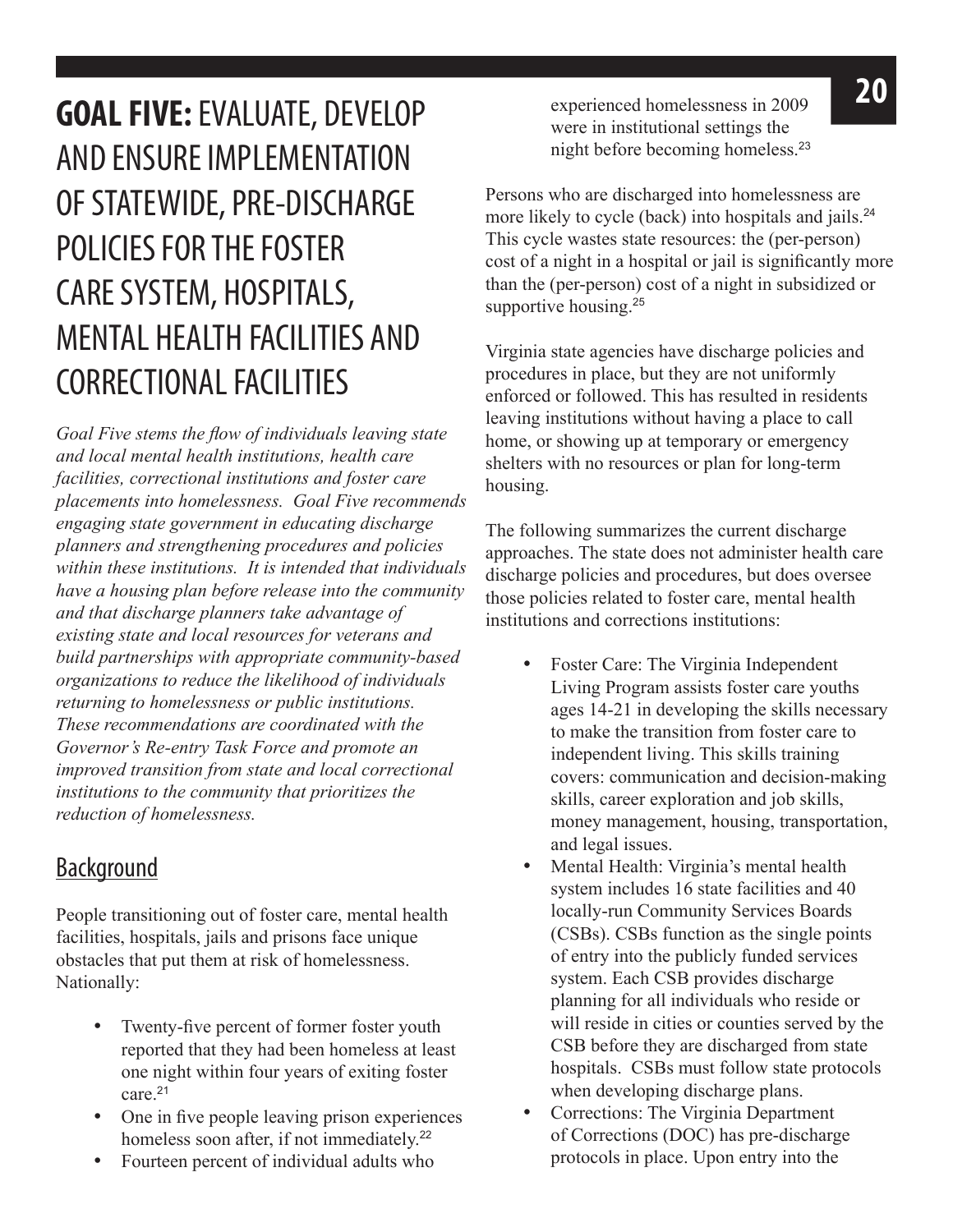**21** prison system and each year during the **Strategy 5.1**. Improve discharge policies offender's sentence, prison counselors identify and document offender post-release home plans. If offenders do not have a viable home plan, six months before release, the prison counselor refers the case to the DOC Community Release Unit, which works with the prison and local Probation and Parole Offices to develop home plans. In the majority of cases, a home plan is developed prior to an offender's release. The Virginia Community Re-entry Program is a community-based program designed to smooth the transition out of corrections facilities. The program has been adopted in seven localities. The program includes pre-release planning that addresses financial obligations, housing, employment, and community resources.

#### Rationale

State policies designed to ease transitions out of publicly funded institutions can decrease the incidence of homelessness among transitioning individuals and increase the quality and cost-effectiveness of services delivered to these individuals. In addition, the McKinney-Vento Act requires that, to the maximum extent possible, individuals discharged from publicly funded institutions or systems of care not be discharged into homelessness. Thus, all Continuums of Care must develop discharge planning policies that aim to prevent discharge into homelessness. Having policies in place is key, yet implementation of these policies is critical to reducing the numbers of individuals who are homeless upon release.

#### Strategies and Action Steps

#### **Goal 5. Evaluate, develop and ensure**

**implementation of statewide, pre-discharge policies for the foster care system, hospitals, mental health facilities and correctional facilities.**

and procedures for foster care.

#### **Action Steps:**

- » 5.1.1. Develop a pre-discharge protocol requiring that all youth have a discharge plan that: (1) specifies an appropriate housing arrangement; (2) guarantees access to supportive services; and (3) connects them to education.
- » 5.1.2. Develop a pre-discharge protocol requiring that, where possible, youth are not to be released from the foster system before the terms of the discharge plan have been met.
- » 5.13 Develop foster care policy that integrates adult services housing options for the older foster care population.

**Strategy 5.4.** Strengthen mental health and health discharge protocols and policies.

#### **Action Steps:**

- » 5.4.1 Educate hospital discharge planners about resources for individuals who are homeless.
- » 5.4.2. Require that mental health facilities document and report the number of patients that are discharged into shelters.
- » 5.4.3. Provide training to Continuums of Care to apply for affordable housing units for individuals with mental illness and substance use problems.
- » 5.4.4. Develop protocols for hospitals to link veterans with services offered by the Veteran's Administration and the Department of Veteran's Services prior to discharge.

**Strategy 5.5**. Improve corrections discharge policies and procedures.

Action Steps:

» 5.5.1. Develop a pre-discharge protocol requiring that all inmates have a discharge plan that: (1) specifies an appropriate housing arrangement; (2) identifies prior military service; (3) includes a mandatory re-entry program; and (4) connects them to support services.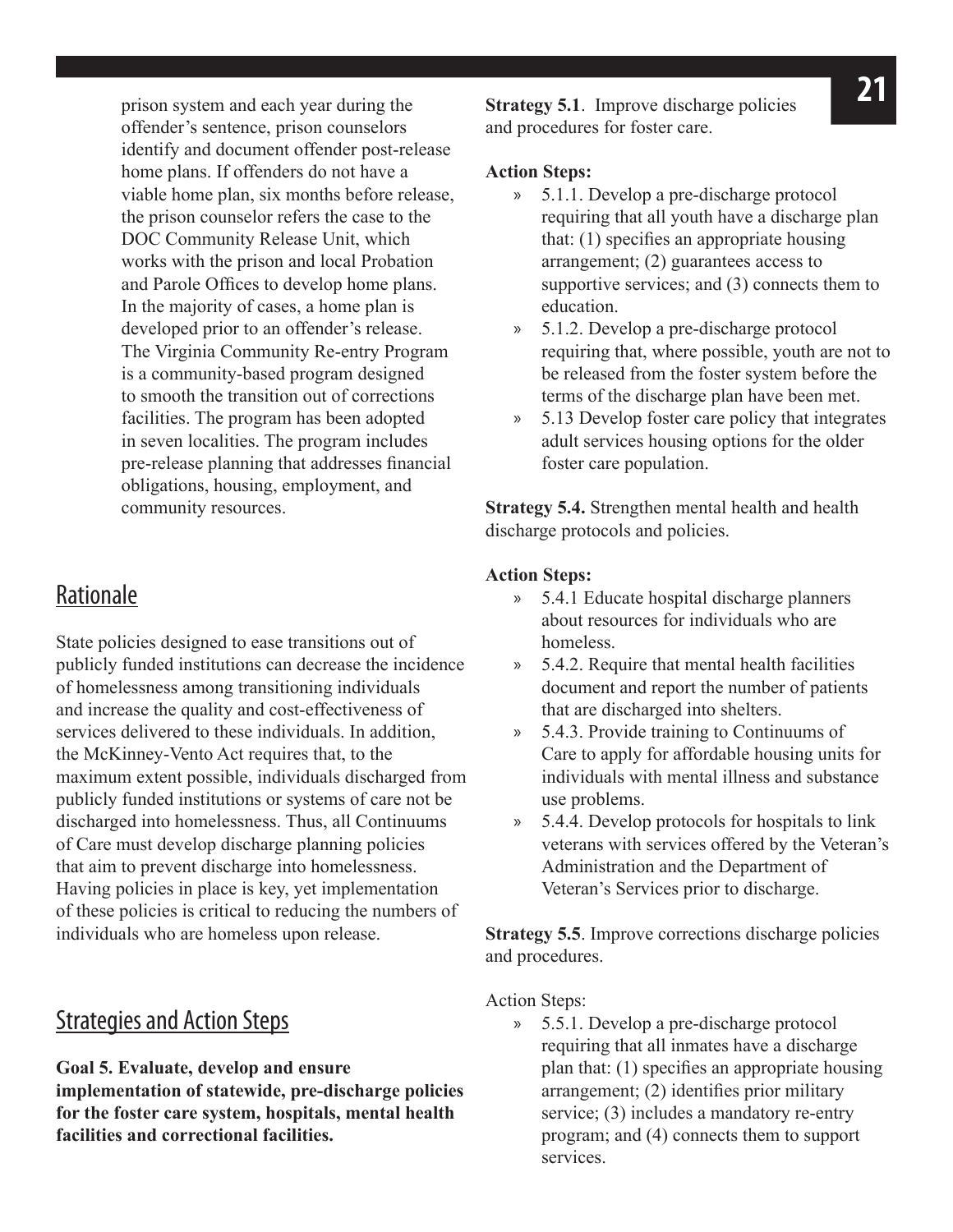- **22** » 5.5.2. Require all state prisons as well as regional and local jails to identify inmates with prior military service using their electronic case management system.
- » 5.5.3. Require that the Department of Corrections document the number of offenders released without viable home plans and the reasons why plans could not be developed.

### **Conclusion and Next Steps**

The Homeless Outcomes Advisory Committee created this plan to be implemented. Recommendations are practical, informed by research and stakeholder expertise and designed to be enhanced and implemented in partnership with local communities.

Virginia citizens have the knowledge to end homelessness and the means to do so. This report was written so that Virginia residents who are homeless, or at risk of becoming homeless, can find affordable housing and support through coordinated state and local resources. To accomplish this, the plan will require unprecedented coordination—not only among state agencies, but also in local communities across public, private and regional organizations.

The recommendations will be successful with the continued support of citizens as volunteers and investors committed to ending homelessness. An important step for improved results is to adopt a unified approach from state government, emphasizing permanent supportive housing, Rapid Rehousing, coordinated tracking and leadership, access to mental health and support services and improved discharge planning. This report details the steps and leadership required to achieve the five goals as well as outcomes to track future success.

### **Acknowledgements**

Members of the Homeless Outcomes Advisory Committee shared their expertise, time and leadership to develop this report. A special thanks to:

Bob Sledd, Chair, Senior Economic Advisor to the Governor, Richmond

Dr. Bill Hazel, Co-chair, Secretary of Health and Human Resources, Richmond

Doug Bevalacqua, Inspector General for Behavioral Health and Developmental Services, Richmond

Phyllis Chamberlain, Virginia Coalition to End Homelessness, Arlington

Steven Combs, Department of Veterans Services, Richmond

Claudia Gooch, Planning Council, Norfolk

Kelly Harris-Braxton, First Cities, Richmond

Chris Hilbert, Virginia Development Housing Authority

Shea Hollifield Virginia Department of Housing and Community Development, Richmond

Kelly King Horne, Homeward, Richmond

Pam Kestner-Chappelear, Council of Community Services, Roanoke

Dr. Dianne Reynolds-Cane, Virginia Department of Health Professions, Henrico

Michael Shank, Department of Behavioral Health and Developmental Services, Richmond

Bill Shelton, Virginia Department of Housing and Community Development Richmond

Hope Stonerook, Loudon County Department of Family Services, Leesburg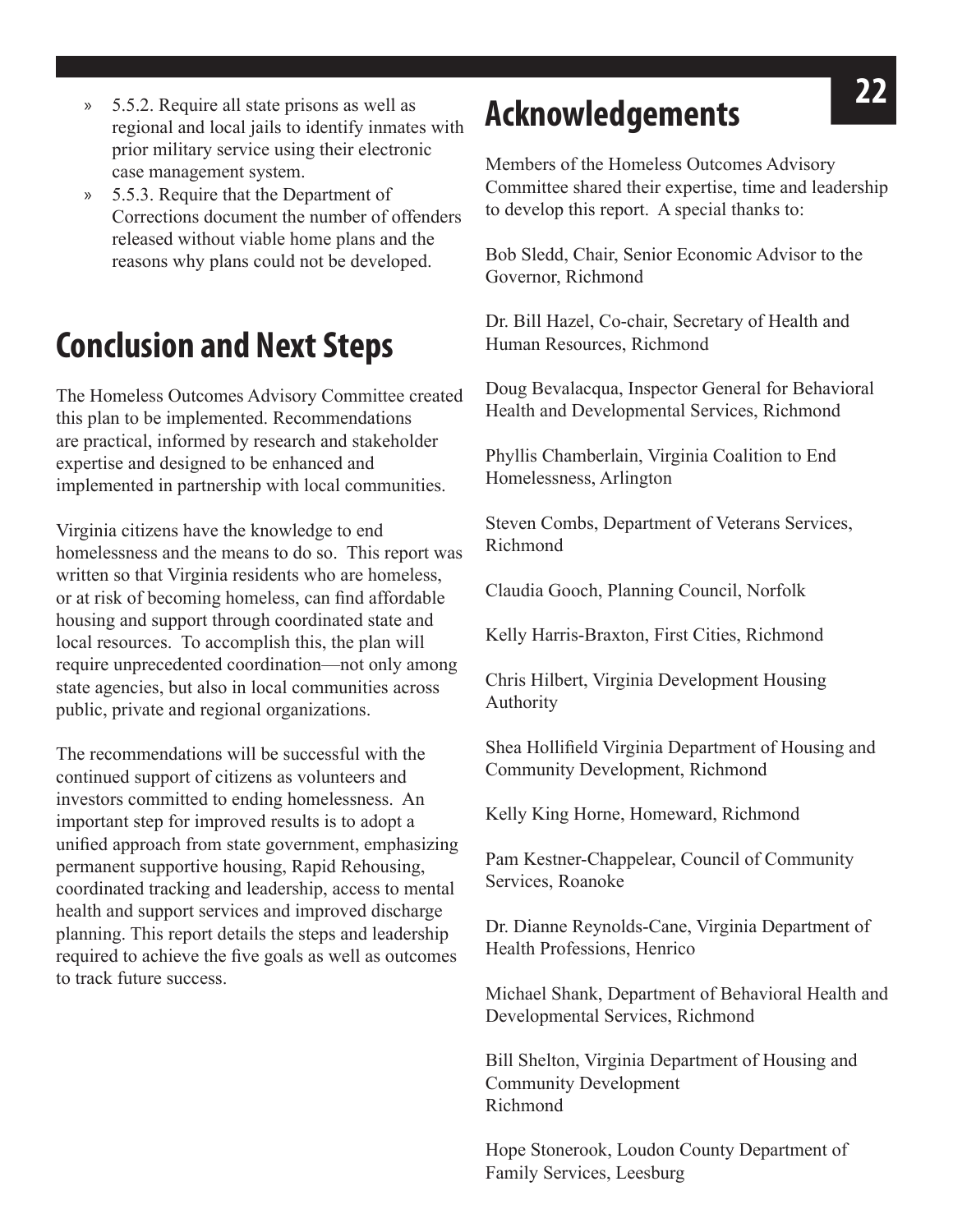**23** James Stewart, Department of Behavioral Health and 20 percent were households with children, 21 Developmental Services, Richmond

Banci Tewolde, State Prison Re-entry Coordinator, Richmond

Alice Tousignant, Virginia Supportive Housing, Richmond

Paul McWhinney, Virginia Department of Social Services, Richmond

Special thanks to Generra Peck, Commerce and Trade, and Kathy Robertson, Department of Housing and Community Development, for dedicated and able staff support to the Homeless Outcomes Advisory **Committee** 

### **Endnotes**

1 This translates into  $35,650 - 44,560$  individuals experiencing homelessness throughout the year. In 2009, 20 percent were households with children, 21 percent suffered from substance abuse and eighteen percent had been in and out of homelessness over the last three years (2010 Results from Virginia's Point-In-Time Count, per Matthew Leslie, Department of Housing and Community Development, Virginia, October 28, 2010).

2 *2008-09 Program Year: A Report to the House Appropriations and Senate Finance Committees*, Department of Housing and Community Development, Commonwealth of Virginia, 2009.

3 Between 2008 and 2009, the Point-In-Time (PIT) count shows a one percent increase from a total of 8,469 individuals to 8,552 individuals and projected 2010 PIT counts estimate a total of 8,883. Twenty percent of these individuals are families with children, and another 18 percent are individuals who have been in and out of homelessness over the last three years (United States Department of Housing and Urban Development [HUD] Homelessness Resource Exchange, www.hudhre.info, October 2010).

4 This translates into 35,650 – 44,560 individuals experiencing homelessness throughout the year. In 2009, 20 percent were households with children, 21 percent suffered from substance abuse and 18 percent had been in and out of homelessness over the last three years (2010 Results from Virginia's Point-in-Time Count, per Matthew Leslie, Department of Housing and Community Development, Virginia, October 2010).

5 *2008-09 Program Year: A Report to the House Appropriations and Senate Finance Committees*, Department of Housing and Community Development, Commonwealth of Virginia, 2009.

6 Between 2008 and 2009, the Point-In-Time count shows a slight increase from a total of 8,469 individuals to 8,852 individuals and projected 2010 PIT counts estimate a total of 8,883. Twenty percent of these individuals are families with children, and another 18 percent are individuals who have been in and out of homelessness over the last three years (source: United States Department of Housing and Urban Development [HUD] Homelessness Resource Exchange, www.hudhre.info, October 2010).

7 "In Virginia, the Fair Market Rent (FMR) for a two-bedroom apartment is \$1,021. In order to afford this level of rent and utilities, without paying more than 30 percent of income on housing, a household must earn \$3,403 monthly or \$40,841 annually. Assuming a 40 hour work week, 52 weeks per year, this level of income translates into a housing wage of \$19.63" (National Low Income Housing Coalition, www.nlihc.org).

8 HUD 2009 Continuum of Care Homeless Assistance Programs Homeless Populations and Subpopulations, Department of Housing and Urban Development.

9 "Individuals experiencing chronic homelessness are alone and spend long or frequent periods of time homeless. In addition, they have one or more disabling conditions, defined as a physical illness or disability, serious mental illness, or substance use disorder." – Page 3, Report of the Joint Legislative Audit and Review Commission to the Governor and General Assembly of Virginia, *Reducing Veteran Homelessness in Virginia,* June 14, 2010.

10 Page 51-52, Report of the Joint Legislative Audit and Review Commission (JLARC) to the Governor and General Assembly of Virginia, *Reducing Veteran Homelessness in Virginia*, June 14, 2010.